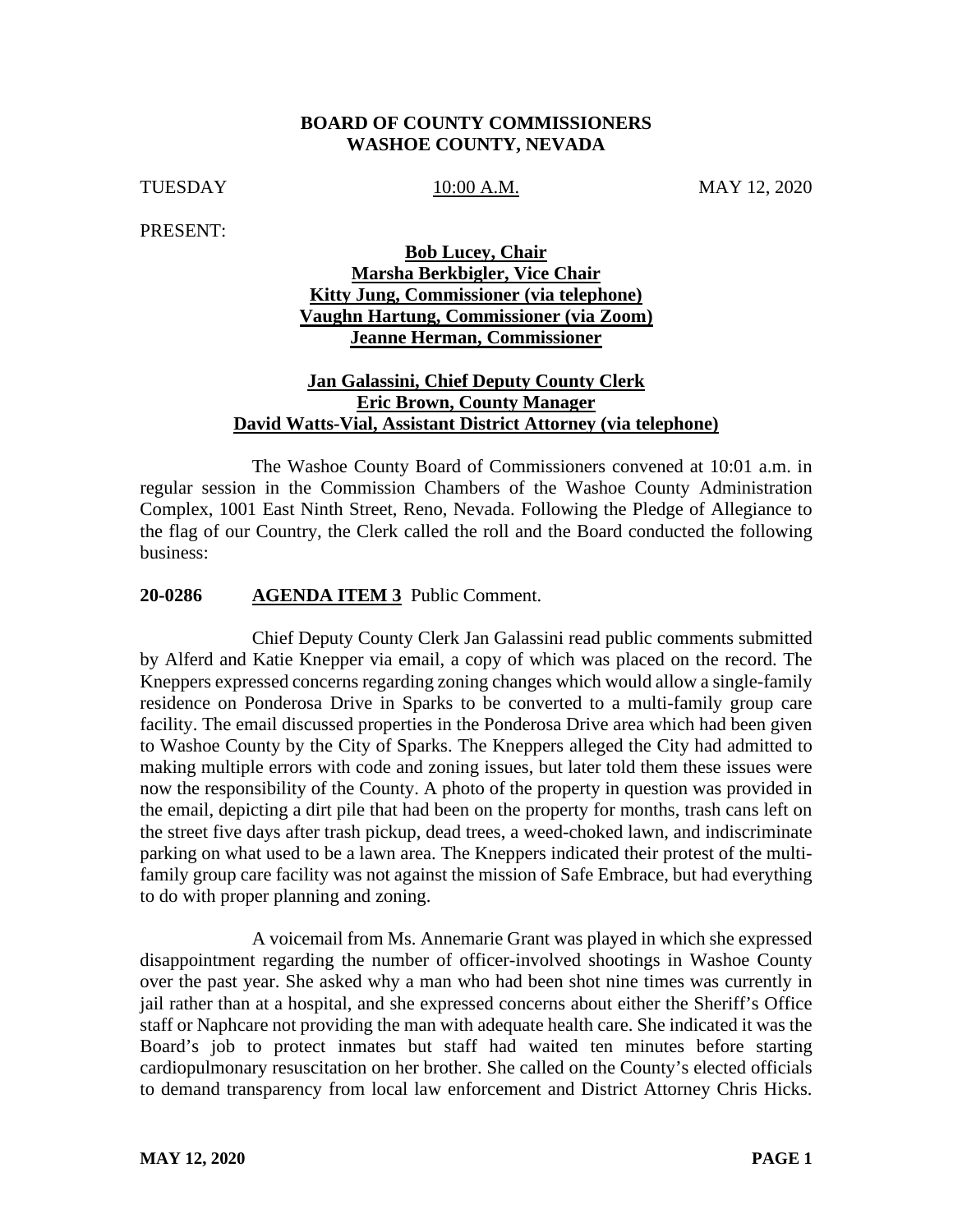Ms. Grant said 75 people had died during interactions with police in Washoe County since 2000, and she insisted it was time to make change happen.

A voicemail from Mr. Daniel Purdy was played. He identified himself as the brother of Thomas Purdy, Jr. and indicated the Board should be concerned about community member deaths in officer-involved shootings as well as accountability and transparency. He wanted to know why none of the taxpayer-funded police body camera footage had been released from officer-involved shootings and he opined the Board needed to start asking the District Attorney these questions.

# **20-0287 AGENDA ITEM 4** Announcements/Reports.

County Manager Eric Brown advised Agenda Item 12 had been pulled from the agenda due to a public noticing error. He thanked Aaron's Furniture for their generous donation of 40 mattresses for the Our Place campus and he acknowledged Meals on Wheels for its funding of additional senior meals to aid in the County's emergency response to the COVID-19 (C19) pandemic.

Mr. Brown stated C19 efforts were winding down. He thanked the incident management team, led by Incident Commander Sam Hicks, saying they had done a great job making sure the region was prepared. The team was now working with the state lab and local hospitals to expand testing capacity, Mr. Brown said, and planning was underway to begin testing public safety workers, including employees of the Sheriff's Office, local police departments, and medical workers throughout the county. Testing kits were also being deployed for vulnerable populations such as the elderly and individuals living in group homes, and he hoped County employees could be tested before returning to the workplace, which was estimated to be in early June. Mr. Brown reminded the public it was important to wear face masks, continue frequent hand washing, and avoid unnecessary travel whenever possible, especially during the upcoming Memorial Day holiday weekend.

Commissioner Herman indicated she received many calls and emails regarding Agenda Item 17 from constituents in Pleasant Valley who felt the temporary closure of the Commission Chambers to members of the public had limited their ability to share public comments. She noted some had requested the hearing be postponed until everyone could attend in person; she requested the Board discuss the issue further.

Vice Chair Berkbigler described driving past Wildcreek Golf Course and seeing no one out golfing. She mentioned the course operator no longer felt business was sustainable after the C19 crisis and economic shutdown. She understood staff was seeking another operator for the golf course and requested a report on their progress.

Commissioner Jung thanked Chair Lucey, whom she felt had been a leader in the County and the State in helping reduce the spread of infection with temporary closures. She stated she began her own social distancing three weeks before the shutdown and she believed Chair Lucey's careful approach saved lives and helped protect vulnerable individuals such as her elderly parents. Commissioner Jung thanked Mr. Brown, expressing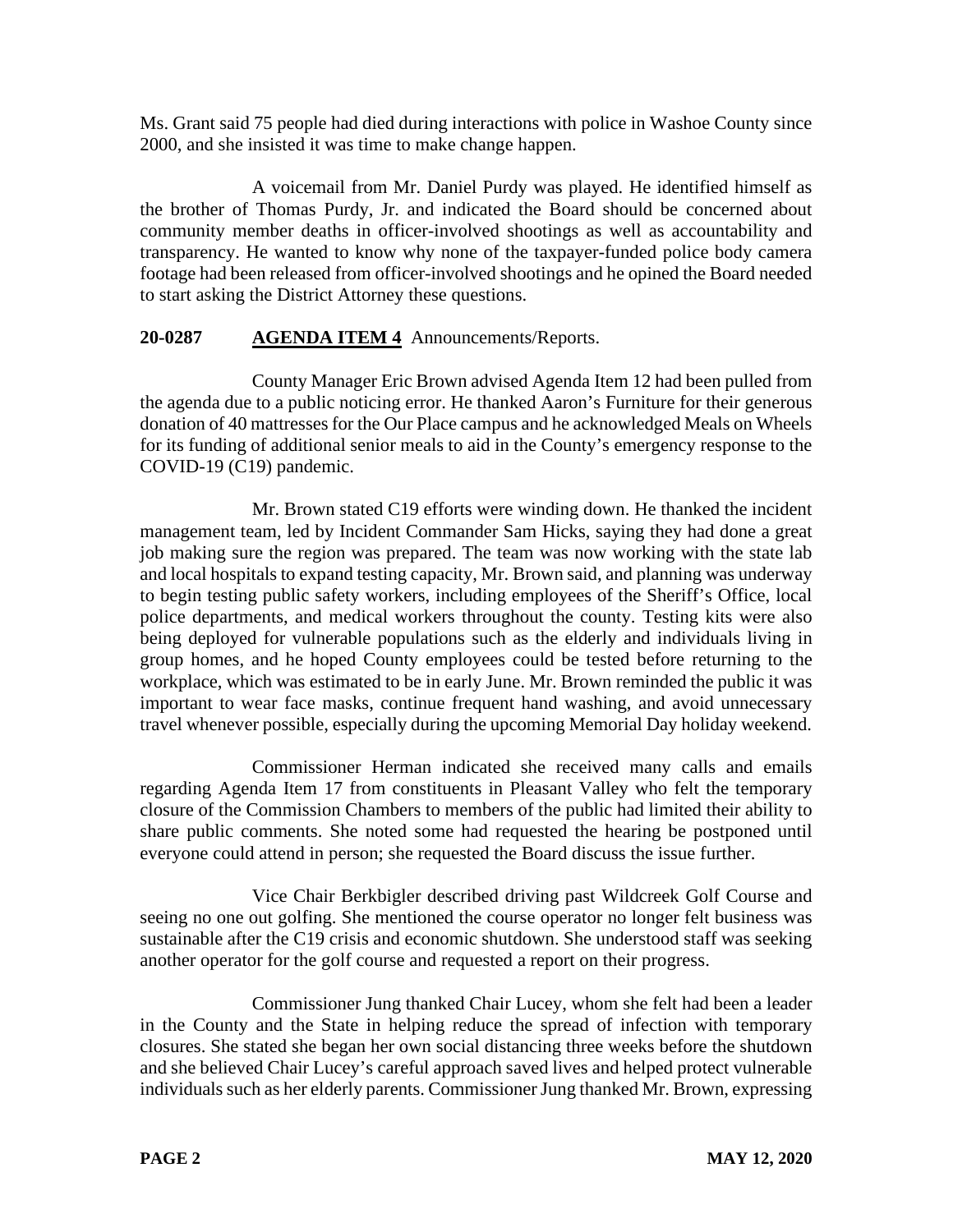appreciation for his subject matter expertise in healthcare and his calm approach to the C19 crisis. She thanked the Incident Command Team members for their work and communications staff for providing clear and concise updates despite plenty of conflicting information.

Regarding Commissioner Herman's comments on Agenda Item 17, Commissioner Jung felt more outreach was needed from both the County and the Governor's Office to constituents who felt their options to share public comments were limited during the C19 pandemic. She explained standard operating procedure for public hearings would be different for the foreseeable future, but hearings could not simply be postponed until a cure or vaccine became available. She commented it was not as simple as just flipping a switch and reopening the Chambers to the public. She understood some felt it more convenient to provide public comments in person, but she disagreed, noting there were now more ways than ever for constituents to share public comments remotely, such as attending meetings via Zoom, sending an email, leaving a voicemail, or even sending a letter. Commissioner Jung also opined controversial topics should not be heard by the Board prior to 6:00 p.m. to provide more opportunity for constituents who worked during regular business hours to participate.

Commissioner Jung pointed out people were stressed out. She requested leaders be more conscious of how they spoke to staff and others during this difficult time. She wished there had been more public education and discussion regarding changes in emergency triage if infection rates continued to increase and local hospitals became filled to capacity with C19 patients. She worried car accident victims or people with broken bones could be turned away from emergency rooms (ERs) whenever their needs were not absolutely critical. For a population used to being quickly rescued by the Regional Emergency Medical Services Authority and taken to the ER, she said, it would be a true emergency if infections spiked in June and families wound up being turned away for lack of hospital beds. She thanked Chair Lucey again, saying she knew he had lost a lot of sleep during the crisis.

Commissioner Hartung knew much hard work had been put into Phase 1 of reopening, and he thanked the Local Empowerment Advisory Panel for the work they and others around the state had put into reopening preparations. He expressed gratitude for the haircut he received on Saturday, saying the experience had been a model of what reopening should look like: clients waited in their cars to be contacted by the barber, everyone wore masks, staff constantly sanitized all surfaces, and the interactions were quick and easy. Commissioner Hartung looked forward to opening more types of businesses in the future, such as body art and tattoo establishments, whom he felt were already vigilant with sanitation and hygiene due to the nature of their work. He agreed with Commissioner Jung's comments that the way business was conducted had changed and everyone would need to acclimate to the new normal. He felt continued testing was essential while also keeping an eye on the number of C19 hospitalizations in the county, and that this was the true benchmark for what was going on in the community.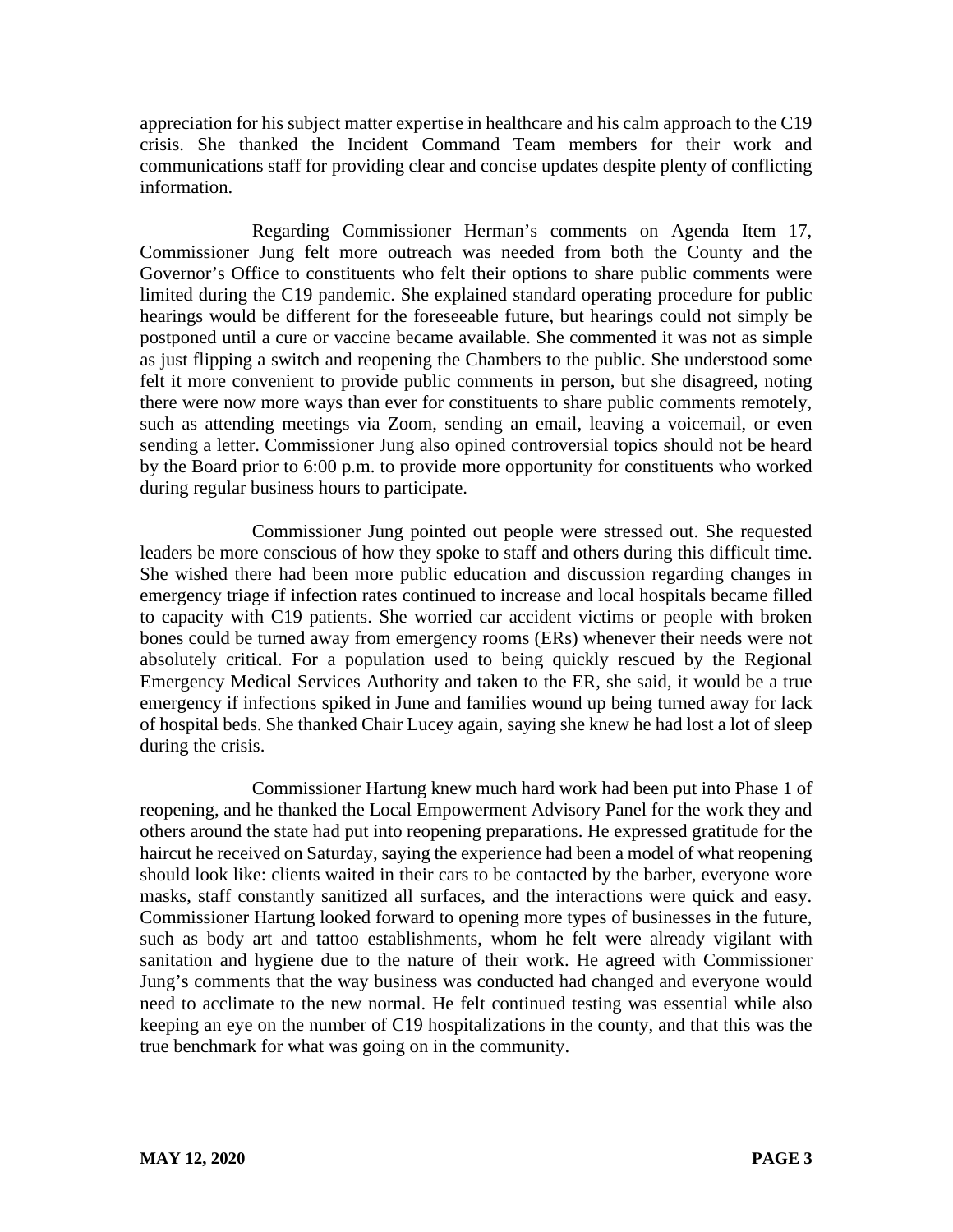Chair Lucey hoped everyone had enjoyed safe Mother's Day celebrations. He said mothers were the glue that held families together and he described the dedication of parents who were still working while helping their children with distance education and having to completely alter their families' lifestyles because of the pandemic. Chair Lucey also thanked the Incident Command Team, including Mr. Hicks and Mr. Brown, stating that the County would not have been where it was if not for their hard work and ability to quickly respond to the crisis. The Chair said it had been an honor to work with Local Empowerment Advisory Panel team members.

Chair Lucey reminded the public it was imperative that people stay safe so businesses could stay open. He knew many individuals had been happy to get haircuts, visit restaurants, and enjoy retail establishments again, but he expressed concern regarding some of the stories he heard after the weekend reopening. He indicated the County and the Health District had put together basic reopening guidelines, but no one could anticipate exactly what customers would do. He pleaded with the public to be patient with those still adjusting to the new normal, and to work together, be friendly, and be cognizant of how they spoke to one another. He emphasized many people were still scared, noting some had not interacted with friends, family, or the public for several weeks, and he cautioned that screaming at others or instilling fear was simply unhelpful. He thanked everyone who opened Saturday and understood businesses were doing their best to adjust to the new rules. He reiterated the only way to get through these challenging times would be to do so as a community. He noted many businesses were still closed, and leaders were trying to figure out the Phase 2 steps for reopening establishments such as gyms, body art businesses, bars, gaming establishments, and youth sports organizations.

Chair Lucey reminded the audience that being cognizant, safe, wearing face coverings, and practicing social distancing and proper hygiene were the best ways Washoe County could move forward. He said he had been asked over the weekend how golf courses should allow for safe outdoor congregation. The Chair also indicated he received an email inquiring whether camping was allowed within the County, such as at Davis Creek Park. He said there were questions regarding when pools might open, and leaders would continue to work on these types of issues as reopening progressed.

# **CONSENT AGENDA ITEMS** – **5A THROUGH 5G2**

- **20-0288 5A** Acknowledge the communications and reports received by the Clerk on behalf of the Board of County Commissioners. Clerk. (All Commission Districts.)
- **20-0289 5B1** Recommendation to approve a Water Rights Deed to re-convey 0.4481 acre-feet of ground water rights from Washoe County to William K. Austin and Karen A. Austin, husband and wife as Joint Tenants. Community Services. (Commission District 5.)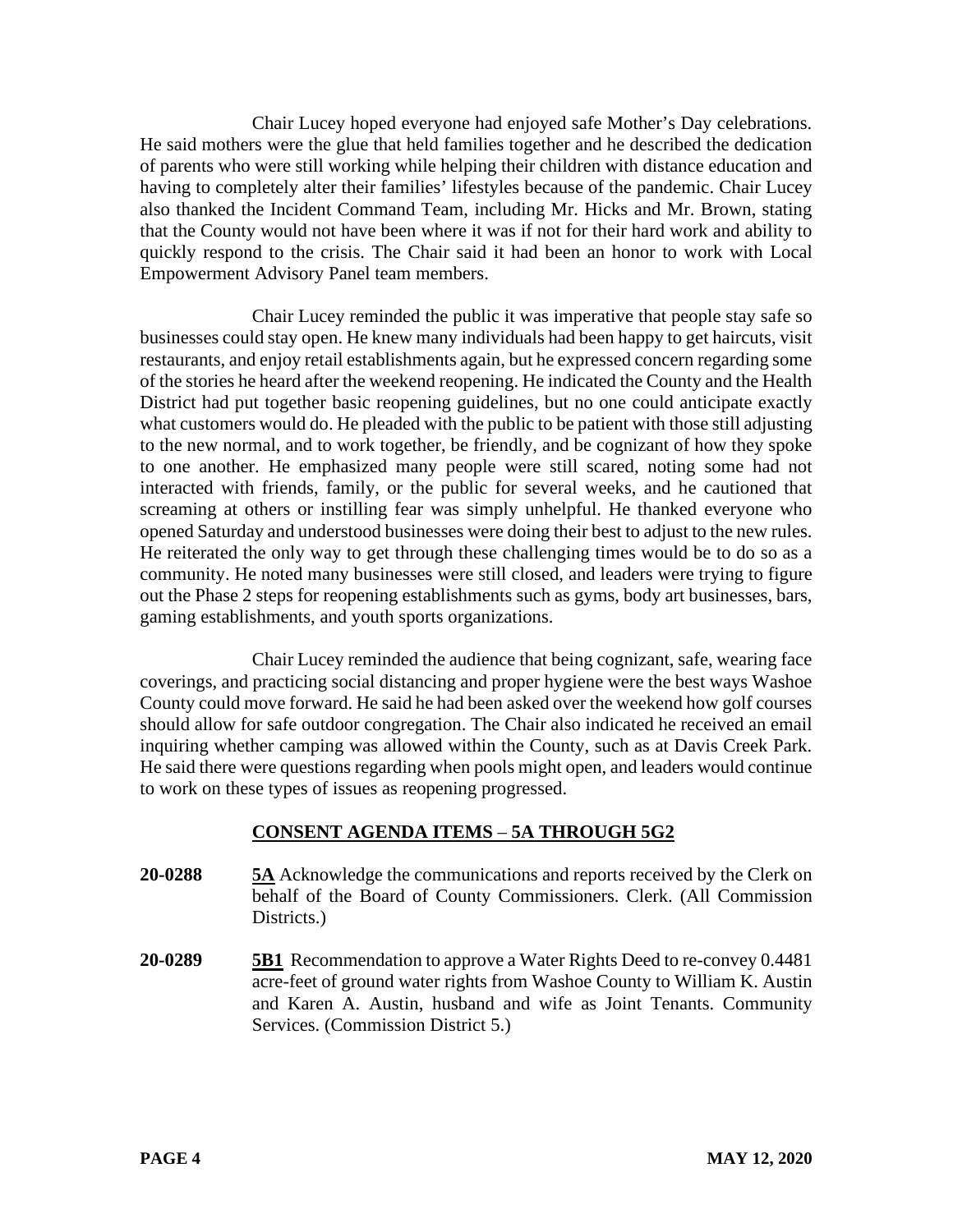- **20-0290 5B2** Recommendation to approve a Water Rights Deed to re-convey 2.02 acre-feet of ground water rights from Washoe County to North Valley Holdings, LLC. Community Services. (Commission District 2.)
- **20-0291 5B3** Recommendation to approve a Water Rights Deed to re-convey 2.00 acre-feet of ground water rights from Washoe County to Washoe Valley Christian Church, a non-profit Corporation. Community Services. (Commission District 2.)
- **20-0292 5B4** Recommendation to approve Amendment #1 to the Lease Agreement between Washoe County and the Silver Arrow Bowmen, a Nevada nonprofit organization, effective June 15, 2020, to allow the Silver Arrow Bowmen Archery Club to directly allocate user fees toward improvements and repairs at the Regional Archery Facility located in Lemmon Valley, Nevada. Community Services. (Commission District 5.)
- **20-0293 5C** Recommendation to acknowledge receipt of the Interim Financial Report for Washoe County Governmental Funds for the Nine Months Ended March 31, 2020 - Unaudited. Comptroller's Department. (All Commission Districts.)
- **20-0294 5D** Recommendation to authorize the Washoe County District Attorney's Office to issue an Offer of Judgment inclusive of attorneys' fees and costs in the amount of \$50,000 in the case of Mary Lohnes v. Washoe County, 3:19-cv-00287-MMD-WGC. (All Commission Districts.)
- **20-0295 5E1** Recommendation to acknowledge Receipt of Status Report of Commissary Fund submitted by the Washoe County Sheriff's Office Commissary Committee for Third Quarter for Fiscal Year 19/20. Sheriff. (All Commission Districts.)
- **20-0296 5E2** Recommendation to accept the Substance Abuse Prevention and Treatment Agency (SAPTA) Diversion funding [amount not to exceed \$48,492.00, no County match required as administered through the State of Nevada, Substance Abuse Prevention and Treatment Agency to be used to support diversion activities within the Washoe County Regional Detention Facility, for the retroactive grant period of April 1, 2020 - June 30, 2020, and if approved direct Comptroller's Office to make the necessary budget amendments. Sheriff. (All Commission Districts.)
- **20-0297 5F1** Recommendation to accept 300 twin mattresses and 40 full mattresses for use on the Washoe County Human Services Agency's Our Place Campus to support the women and families experiencing homelessness totaling an estimated market value of [\$133,980] generously donated by Aaron's Furniture with the support of Attorney General Ford. Human Services Agency. (All Commission Districts.)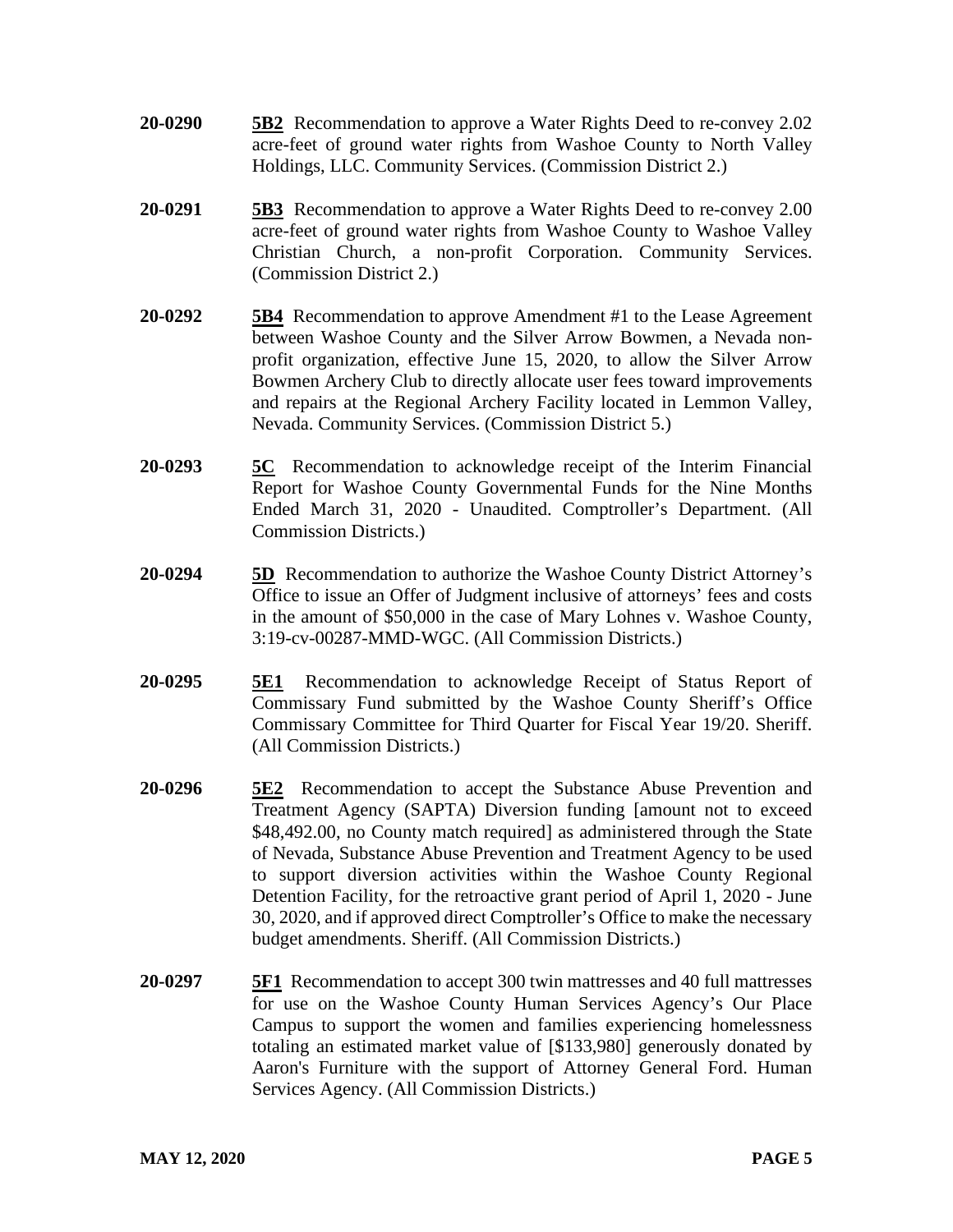- **20-0298 5F2** Recommendation to approve a subgrant award from the State of Nevada Aging and Disability Services Division for a supplemental award in the amount of [\$23,871; no match requirement]; retroactive from March 20, 2020 through September 30, 2021 for Home Delivered Meals; authorize the Director of the Human Services Agency to execute the subgrant award and related documents; and direct the Comptroller to make necessary budget amendments. Human Services Agency. (All Commission Districts.)
- **20-0299 5F3** Recommendation to accept a grant award from Meals on Wheels America C19 Response Fund in the amount of [\$25,000; no County match] retroactive from March 23, 2020 through December 31, 2020 to purchase emergency sanitation supplies, single-use service supplies, shelf-stable meals and to cover additional fuel and maintenance costs related to increased demand on the Home Delivered Meals program due to the C19 public health emergency; authorize the Director of the Human Services Agency to retroactively execute the grant award and related documents; and direct the Comptroller's Office to make the necessary budget amendments. Human Services Agency. (All Commission Districts.)
- **20-0300 5F4** Recommendation to approve a grant award from the United Way of Northern Nevada and the Sierra's Emergency Assistance Fund for an award in the amount of [\$22,500; no match requirement]; retroactive from April 1, 2020 through May 31, 2021 for Emergency Shelter assistance; authorize the Director of the Human Services Agency to execute the grant agreement and related documents; and direct the Comptroller to make necessary budget amendments. Human Services Agency. (All Commission Districts.)
- **20-0301 5G1** Recommendation to approve purchase of SeamlessDocs license renewal in the amount of [\$55,695], making the total purchases from SeamlessDocs in fiscal year 2019-2020 [\$105,845], for promoting paperless initiatives and creating online services for citizens and staff. Technology Services. (All Commission Districts.)
- **20-0302 5G2** Recommendation to approve sole source purchase of servers and storage from Dell, Inc. at a total cost of [\$146,864]. Technology Services. (All Commission Districts.)

Ms. Annemarie Grant provided public comment regarding Agenda Item 5E1 via voicemail, acknowledging it was an update on commissary funds being spent at the jail. She wanted to know when a report concerning recent inmate deaths at the jail would be provided. She said Nevada Revised Statute 211.030 required the Sheriff to provide a biannual report on the deaths of prisoners. Regarding the lawsuit which was the subject of Agenda Item 5D, Ms. Grant opined it was the result of bad behavior by the Washoe County Sheriff's Office and she expressed disappointment that taxpayers had to pay for this as well as the lawsuit which occurred after her brother's death.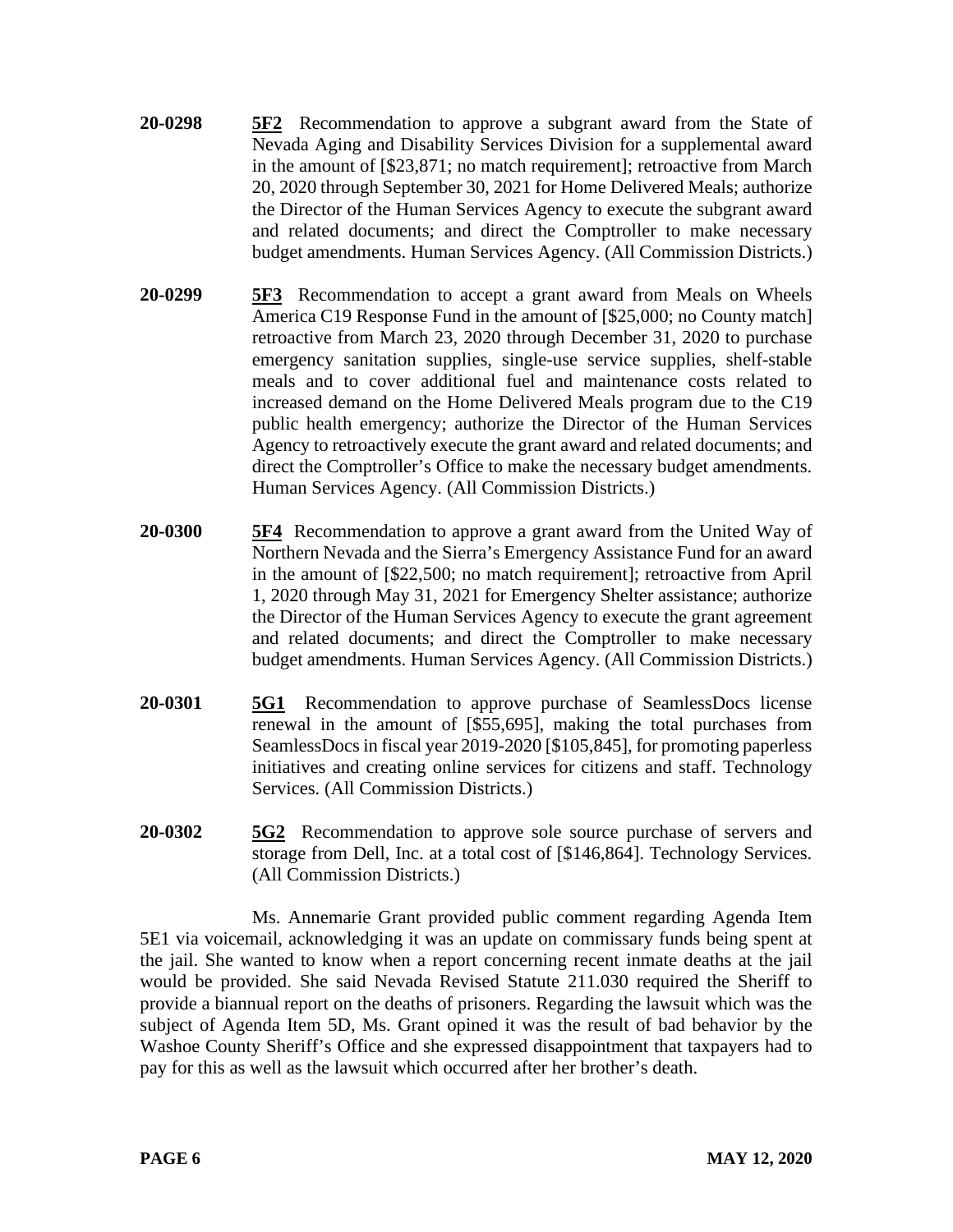Chair Lucey explained he had recently been to the Sheriff's Office to meet with Sheriff Darin Balaam, who reviewed the special policies in place during the COVID-19 (C19) emergency. He indicated the Sheriff had presented to the Board and submitted updates to each Commissioner regarding the jail's C19 emergency response. Chair Lucey also indicated another presentation by the Sheriff's Office was being planned for a future meeting.

On motion by Vice Chair Berkbigler, seconded by Commissioner Herman, which motion duly carried on a 5-0 vote, it was ordered that Consent Agenda Items 5A through 5G2 be approved. Any and all Resolutions or Interlocal Agreements pertinent to Consent Agenda Items 5A through 5G2 are attached hereto and made a part of the minutes thereof.

# **BLOCK VOTE – ITEMS 7, 9, 10, and 11**

**20-0303 AGENDA ITEM 7** Recommendation to hold discussion and give possible direction to staff to conduct a boundary line adjustment to exchange a portion of Washoe County's River Bend property (currently identified as APN 038-100-34) with portions of the adjacent properties (currently identified as APNs 038-112-02, 038-112-03, 038-112-04, and 038-112-12) owned by River Bend Mobile Home Park and Storage, LLC; authorize Community Services Department staff to publish all required notifications; and, if approved, authorize the Community Services Department Director to sign all documents associated with the boundary line adjustment on behalf of Washoe County. Community Services. (Commission District 5.)

There was no response to the call for public comment.

On motion by Vice Chair Berkbigler, seconded by Commissioner Herman, which motion duly carried on a 5-0 vote, it was ordered that Agenda Item 7 be directed, authorized, and approved.

**20-0304 AGENDA ITEM 9** Recommendation to approve the attached resolution to augment the Health Benefits Fund in the amount of [\$3,100,000] to increase Fiscal Year 2020 budget expenditure authority for unbudgeted expenses; and direct the Comptroller's Office to make the necessary budget amendments (no General Fund impact). Manager's Office. (All Commission Districts.)

There was no response to the call for public comment.

On motion by Vice Chair Berkbigler, seconded by Commissioner Herman, which motion duly carried on a 5-0 vote, it was ordered that Agenda Item 9 be approved and directed. The Resolution pertinent to Agenda Item 9 is attached hereto and made a part of the minutes thereof.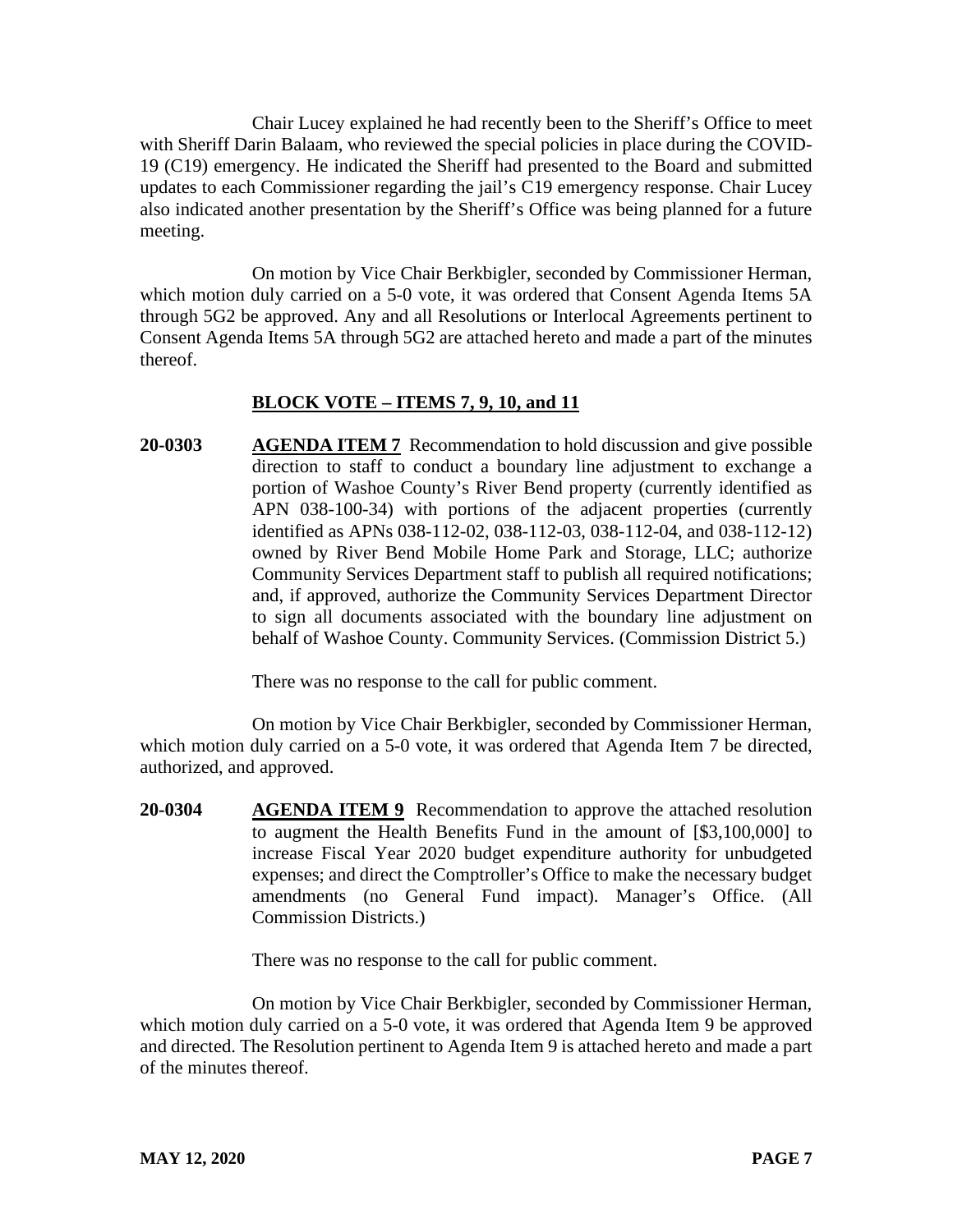**20-0305 AGENDA ITEM 10** Recommendation to: (1) approve the use of General Fund Contingency in the amount of [\$5,397,000] and [\$264,000] of net zero budget appropriations transfers for unbudgeted expenditures for Fiscal Year 2020; (2) approve unbudgeted transfers of [\$3,550,000]. If approved, direct the Comptroller's Office to make the necessary budget appropriation transfers and unbudgeted transfers. Manager's Office. (All Commission Districts.

There was no response to the call for public comment.

On motion by Vice Chair Berkbigler, seconded by Commissioner Herman, which motion duly carried on a 5-0 vote, it was ordered that Agenda Item 10 be approved and directed.

**20-0306 AGENDA ITEM 11** Recommendation to approve the attached resolution to transfer [\$3,000,000] from the County's Stabilization Reserve Account into the General Fund Coronavirus (C19) Cost Center to pay expenses incurred by Washoe County to mitigate the effects of the Coronavirus (C19) pandemic disaster, declared in March 2020, and direct the Comptroller's Office to make the necessary budget appropriation transfers. Manager's Office. (All Commission Districts)

There was no response to the call for public comment.

On motion by Vice Chair Berkbigler, seconded by Commissioner Herman, which motion duly carried on a 5-0 vote, it was ordered that Agenda Item 11 be approved and directed. The Resolution pertinent to Agenda Item 11 is attached hereto and made a part of the minutes thereof.

**20-0307 AGENDA ITEM 6** Recommendation to approve, pursuant to NRS 278.040 and on the recommendation of the Chair, the reappointment of Francine Donshick to the Washoe County Planning Commission to represent Commission District 3 as an At-Large member (District 3 generally includes Sun Valley south of 7th Ave., and east of O'Brien Pass [Dream Catcher Dr.]), to fill a term beginning on July 1, 2020, and ending on June 30, 2024, or until such time as Ms. Donshick no longer serves on the Planning Commission or a successor is appointed, whichever occurs first. Community Services. (Commission District 3.)

There was no response to the call for public comment.

Commissioner Jung spoke in support of Ms. Donshick's appointment. She said Commissioners and appointees on advisory boards needed training on span of control and what hearings should look like. She stated hearings could not be in-and-out and all 'no' votes, as that would indicate to her that Open Meeting Law had been broken. She said proper discussion was the only way to inform her as a Commissioner.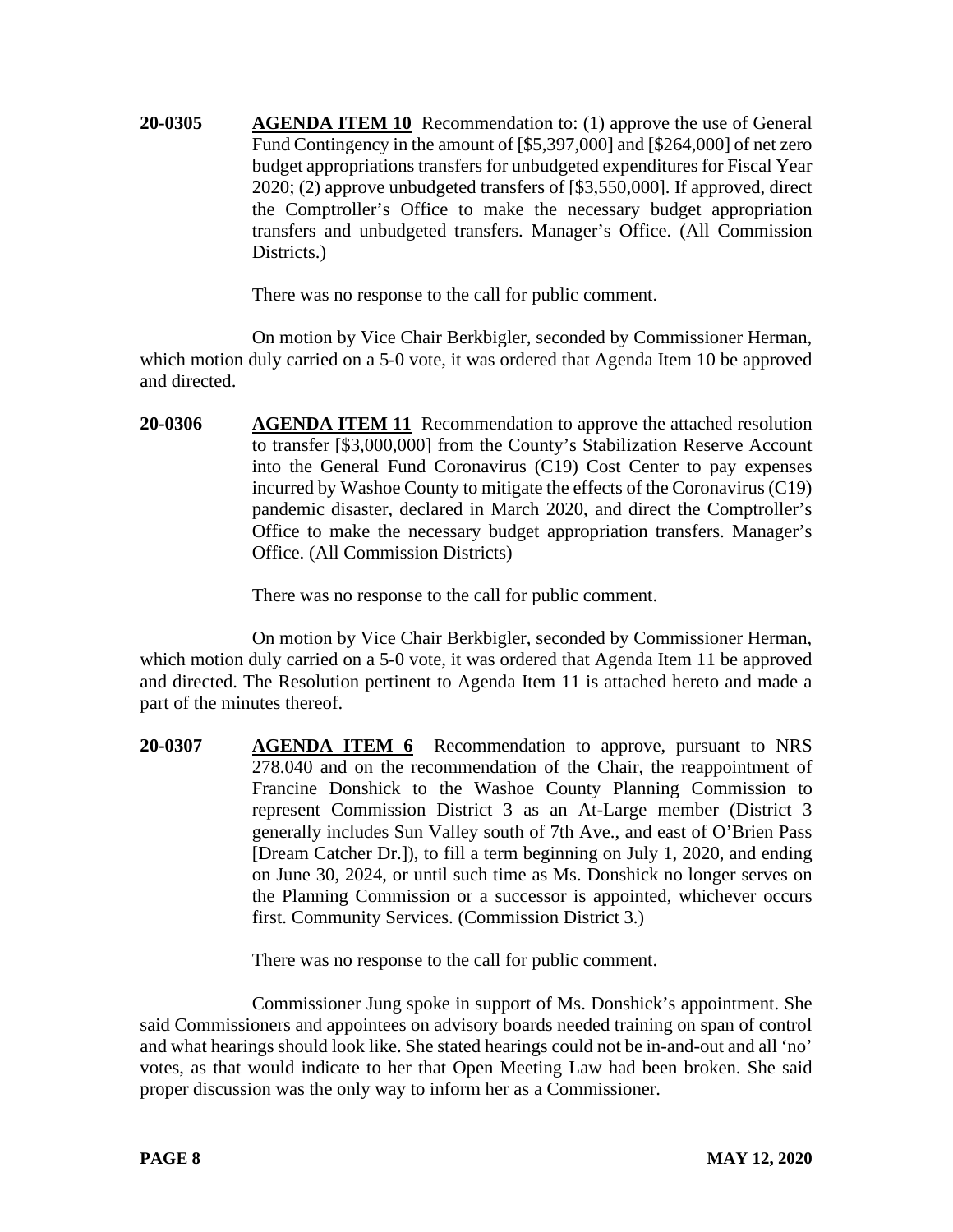Chair Lucey opined members of advisory boards should be trained in hosting public hearings. He said that, although they should be allowed to have an independent voice, they should also communicate with the Commissioners of the Districts they represented. He desired ongoing conversations regarding challenges and processes that might be outside of an advisory board's purview or which could be helpful to them when in those types of meetings. The Chair requested this from all Planning Commissioners, the Board of Adjustment, and any other boards that represented the Commission directly. He thought it would be helpful for those individuals to understand some of the other challenges that were going on within the community.

On motion by Commissioner Jung, seconded by Commissioner Herman, which motion duly carried on a 5-0 vote, it was ordered that Francine Donshick be reappointed to the Washoe County Planning Commission to represent Commission District 3 as an At-Large member.

**20-0308 AGENDA ITEM 8** Presentation of Washoe County Crime Lab Fee Review study, discussion and direction to staff or other action thereon. (All Commission Districts.)

Attending via Zoom, Consultant Russ Branson of Municipal Resource Group, LLC, conducted a PowerPoint presentation, a copy of which was placed on file with the Clerk. He reviewed slides with the following titles: Washoe County Crime Lab Fee Review and Analysis; What is Funded Through the Crime Lab Fee; Total Crime Lab Costs; Current Fee-Setting Practice; Submissions History; Forensic Investigation Services (FIS) Submissions – 2018 & 2019; Allocation of Fees for FY21; Crime Lab Fee Goals; Fee Changes In Process or In Place; Recommendations to Capture Full Cost of Services; Major Targeted Recommendations; Impact of Implementing Recommendations; and Questions.

Mr. Branson explained the purpose of the study was to review the process methodology of the Washoe County Crime Lab fee study to better reflect a fair allocation of costs between Washoe County and other contracted agencies such as the Cities of Reno and Sparks and the State of Nevada. He reviewed the three options offered by the County for crime lab fee contracts with outside agencies, noting there had been a few recent changes. Toxicology was always provided separately, no matter which option was chosen. Historically, the County only charged direct costs for services. A few years ago, Forensic Investigation Services (FIS) were broken out from non-FIS services. One recommendation was to include overhead in those costs, which would add approximately 2.5 percent to the cost of services.

Regarding the current fee-setting practices outlined on slide 4, Mr. Branson explained there might be several individual submissions for each crime, so tracking each agency's share of submissions did not measure time, cost, or type of service. With cost allocation, he noted, costs for Option B, non-FIS services, would be reduced across the board from 35 to 25 percent the following year.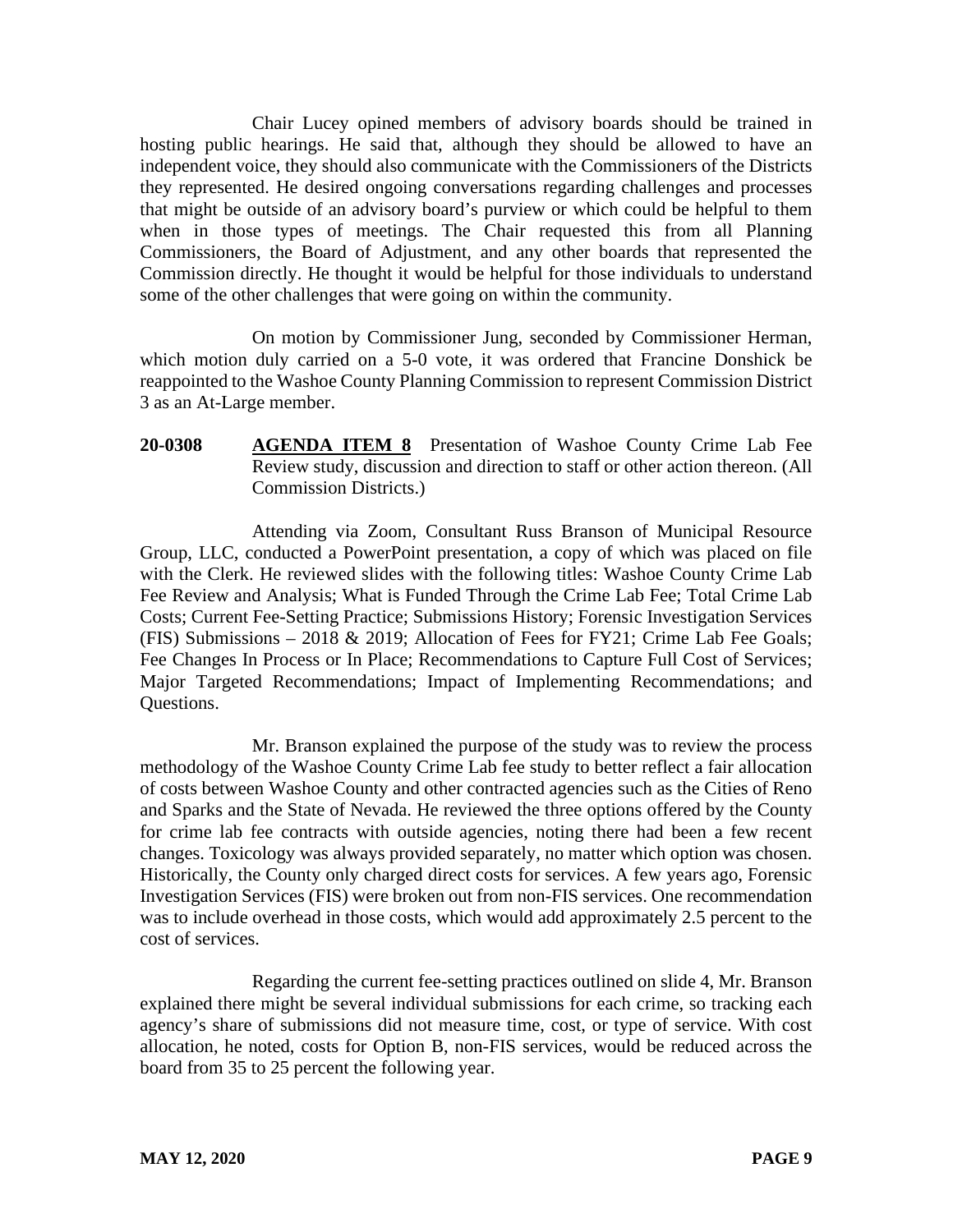On slide 7, Mr. Branson said, the green section of the pie chart represented the portion of County-funded costs which were not paid for by any other agency and ended up being subsidized by Washoe County. These costs, totaling \$973,461, were further broken out in the pie chart on the right side of the page. The goal was to eliminate the County subsidy of voluntary services to outside agencies.

Mr. Branson reviewed the fee changes in process or already in place, pointing out the trade-off of crime lab services for dispatch services with the City of Reno was unequal; this was still being reviewed. He described the recommendations and explained issues with the second recommendation on slide 10, including concerns regarding the cost of certain grant-funded equipment and other equipment not covered by grants. He discussed how changes might need to be implemented over the course of several years, as many contracted agencies were experiencing budget and economic issues even before the COVID-19 pandemic. He noted the elimination of the service-trade disparity with the City of Reno could have a major impact; the cost of Washoe County doing its own dispatch or paying the City of Reno for those services would need to be evaluated separately.

Chair Lucey thanked Mr. Branson for his concise presentation and for digging deep into a complex topic many Commissioners had been asking about over the years. He felt the timing was appropriate given the need to review budgets moving forward.

On the call for public comment, Chief Deputy County Clerk Jan Galassini read an email by Mr. Thomas G. Daly, a copy of which was placed on the record. Mr. Daly felt the Crime Lab Fee Review study confirmed earlier reports recommending the dissolution of the 1990 interlocal agreement which traded forensic and dispatch services between the City of Reno and Washoe County, which left the County subsidizing a large portion of the services provided to the City. He felt it was Washoe County's fiduciary responsibility to end this agreement and requested the Board take action as soon as possible.

Chair Lucey thought staff was looking for direction on the recommendations provided. Vice Chair Berkbigler expressed appreciation for the fee review, agreeing it had been on the Board's radar for some time. She said she had some ideas regarding crime lab fees but wanted to hear others' thoughts as well. Commissioners Herman and Hartung also agreed the fee review was appreciated and long overdue.

Commissioner Hartung recalled former Sheriff Mike Haley had presented to the Board in 2013 and pointed out a large disparity between what Washoe County was getting out of the lab and what it paid to run it. Commissioner Hartung hoped the Cities of Reno and Sparks were fully aware of the anticipated changes, saying this was not really about Washoe County, but about the Sheriff's Office's ability to run the lab effectively and efficiently. Commissioner Hartung believed the renowned crime lab provided muchneeded resources to the community and to many other counties in Nevada and California, but it also needed to be self-sustaining.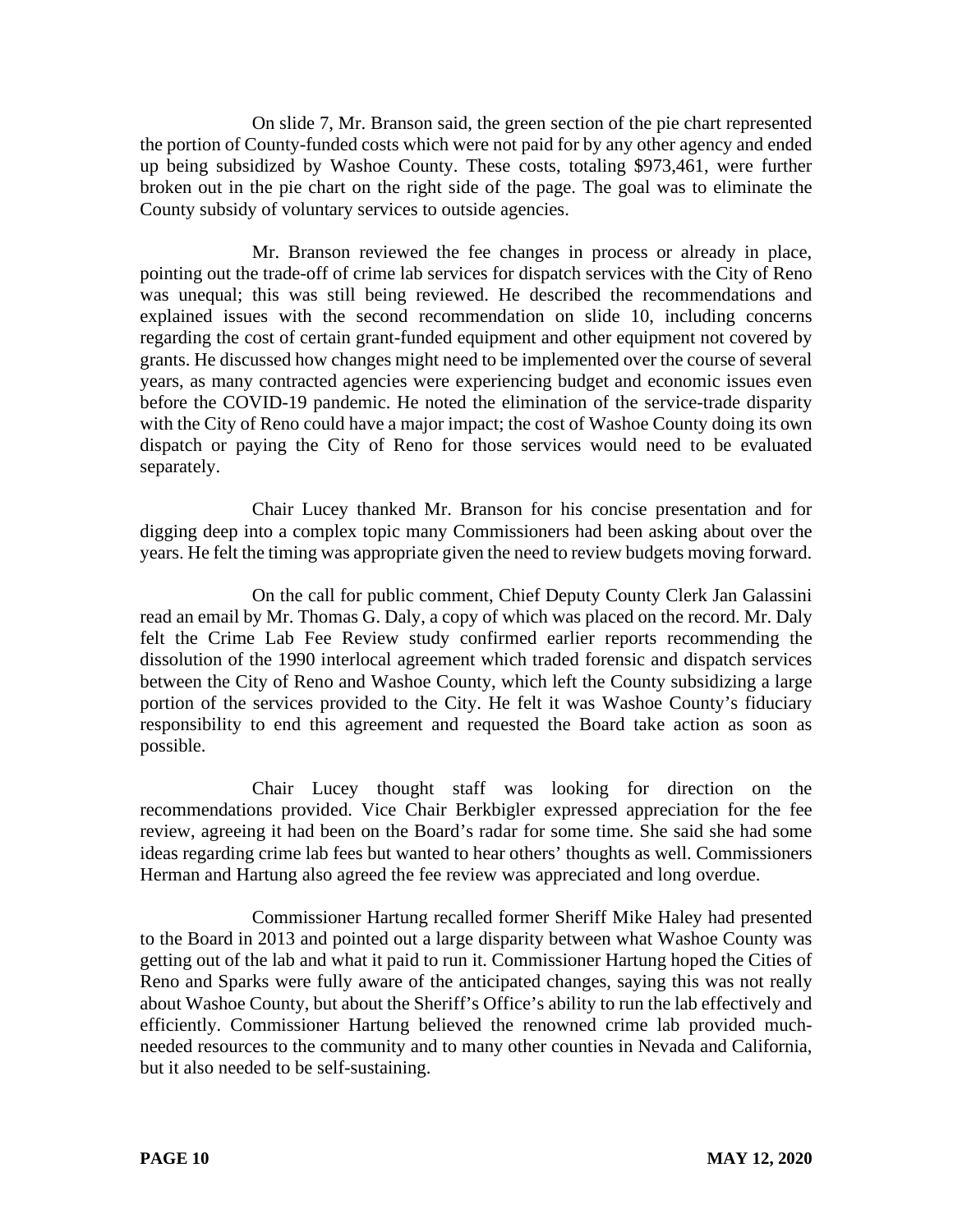Commissioner Jung wanted to know which fund or budget paid for crime lab costs. Assistant County Manager Christine Vuletich stated the lab was part of the Sheriff's Office budget as well as the General Fund. She clarified the Sheriff's Office budget was the largest department in the County and it was also part of the General Fund, as were many other departments. Commissioner Jung asked who had span of control over the crime lab budget; Ms. Vuletich responded the Board of County Commissioners ultimately approved the crime lab budget. Commissioner Jung asked whether the Sheriff decided where to allocate crime lab monies, and Ms. Vuletich confirmed that was correct. Commissioner Jung felt the Board needed more input from the Sheriff as it was his department's budget. She opined he should be present during the fee review discussion because he was responsible for the allocation of crime lab monies.

Commissioner Jung asked which entity did not pay crime lab fees. Ms. Vuletich said the City of Reno currently had an interlocal agreement with the County which allowed the exchange of crime lab services for dispatch services. Commissioner Jung indicated the agreement was outdated and unfair, and she suggested enacting the Government Services Act rather than continuing to subsidize the City of Reno's usage.

Chair Lucey pointed out recommendation No. 5 suggested capturing the full cost of services. He opined that all capital replacement costs, such as the cost of equipment replacement and other overhead, should be included, regardless of whether the Sheriff was available to speak or not. He suggested that equipment amortization schedules be prepared if costs were not being built into the crime lab's fees, and these should be implemented immediately.

The Chair agreed with Commissioner Jung regarding the outdated and inequitable interlocal agreement with the City of Reno; he felt every entity should pay a fair share of the services used. He wanted to know what the Sheriff thought would be the best way to move forward based on the detailed information provided by the study.

Vice Chair Berkbigler expressed support for all recommendations listed on page 23 but agreed the Sheriff's input was needed. She believed the Board of County Commissioners had been responsible for putting in place the original interlocal agreement with the City of Reno and would also need to be responsible for ending it if it was no longer fair. She hoped the issues with the City could be resolved amicably, and she expressed concern it had taken too long to get to this point. She indicated the Sheriff should be included in the discussion. She asked whether he supported the recommendations on page 23 and what else he might like to see changed moving forward.

In the interest of considering all options, Commissioner Hartung said the crime lab could also be pulled from the Sheriff's Office and an enterprise fund created where every agency paid for services. He noted crime labs in many areas were funded by states instead of counties. He clarified he was not suggesting asking the State of Nevada to do this, but it was an option to be considered; the crime lab could become a standalone entity which did not answer to any law enforcement agency.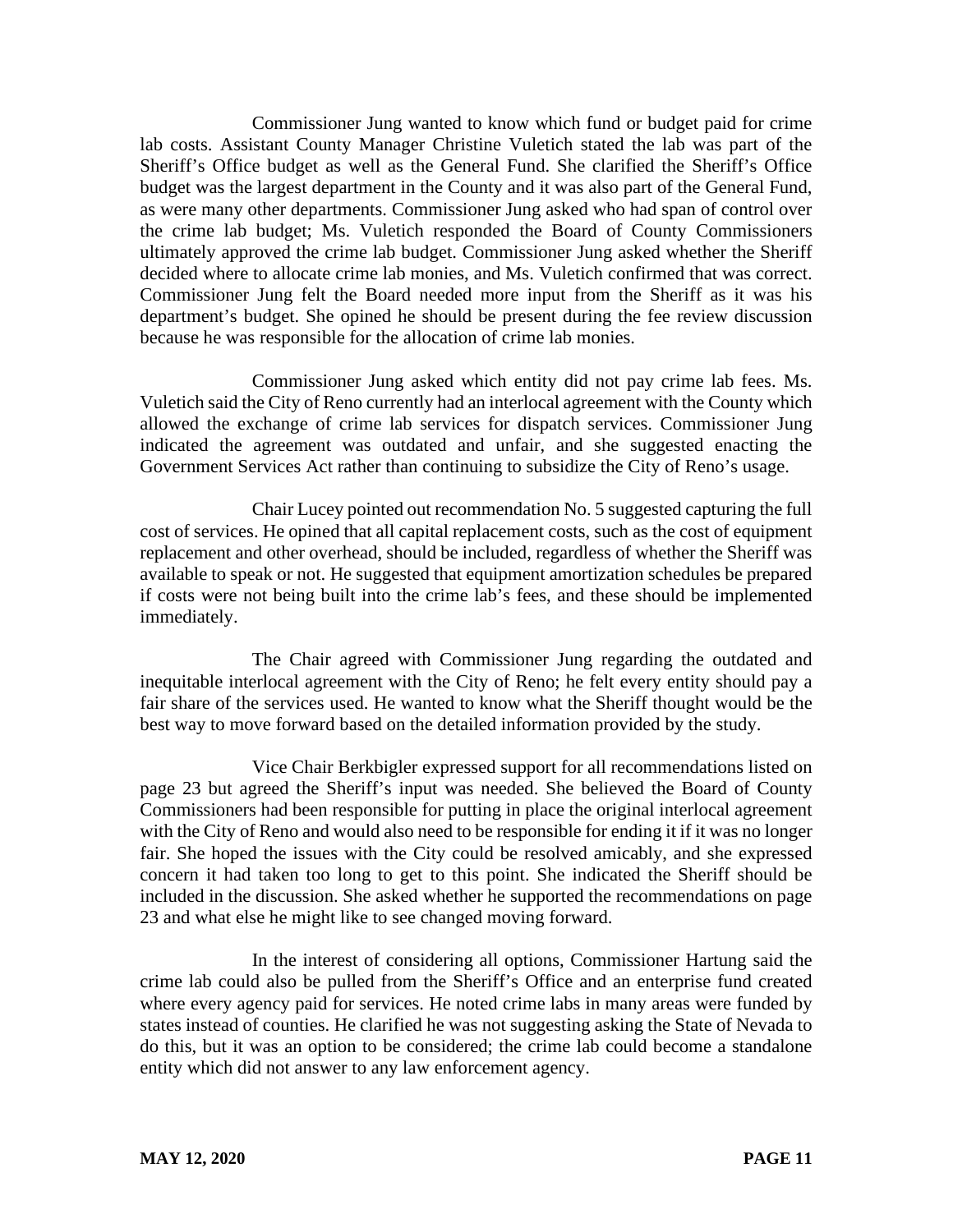Chair Lucey said the Board seemed to be in agreement that an amicable dissolution of the interlocal agreement with the City of Reno was the preferred option, but Commissioners wanted to hear the Sheriff's opinion regarding the fee review study results. He thought many options had been provided and management could assess these with staff and participating parties.

On motion by Vice Chair Berkbigler, seconded by Commissioner Herman, which motion duly carried on a 5-0 vote, it was ordered that Agenda Item 8 be accepted.

**20-0309 AGENDA ITEM 13** Recommendation to acknowledge status report and possible direction to staff on the County Managers recommended Fiscal Year 2021 Budget; and direct the County Manager to return to the Board of County Commission with a Tentative and Final Budget incorporating the approved County Mangers recommendations for adoption at a public hearing to be scheduled on May 19, 2020. Manager's Office. (All Commission Districts.)

County Manager Eric Brown advised that Governor Steve Sisolak declared a fiscal state of emergency in the State of Nevada the previous day, with an anticipated \$700 to \$900 million deficit for the fiscal year (FY) ending June 30, 2020. Mr. Brown clarified Agenda Item 13 dealt with FY 2021, which would begin July 1, 2020. He acknowledged the County faced a challenging fiscal year ahead and staff was following through with many of the mitigation recommendations which had been made in March. Mr. Brown introduced Assistant County Manager Christine Vuletich, who would conduct a presentation via telephone along with Budget Manager Lori Cooke.

Ms. Vuletich and Ms. Cooke conducted a PowerPoint presentation, a copy of which was placed on file with the Clerk. They reviewed slides with the following titles: Washoe County FY 2021 Recommended Budget; FY 2021 Budget Timeline; FY 2021 Budget Process; FY 2021 Budget Assumptions; Economic Outlook – Unprecedented (2 slides); Continuing Concerns; General Fund Significant Financial Impact; Washoe County's Goals; Washoe County Strategic Goal: Fiscal Sustainability; General Fund Financial Impact Mitigation FY 2020; Updated FY 2020 General Fund Year End; Fiscal Year 2021 County Manager Recommended Budget; FY 2021 Recommended Budget All Funds; FY 2021 Recommended Budget by Fund; FY 2021 Recommended General Fund Budget; General Fund Property Tax Revenue; General Fund Consolidated Tax Revenue; FY 2021 General Fund Recommended Measures; FY 2021 Recommended Budget General Fund Expenses/Uses; FY 2021 General Fund Recommended Budget; FY 2021 General Fund Transfers Out; FY 2021 Budget Recommendations General Fund New Positions; FY 2021 Budget Recommendations General Fund Reclassifications; Other Funds New Positions and Reclassifications; Capital Improvements; Capital Improvement Fund 402; Capital Improvements – Utilities Fund 566; Capital Improvements – Parks 404, Roads 216, and Equipment Services 669 Funds; Washoe County FY 2021 Recommended Budget; and Questions.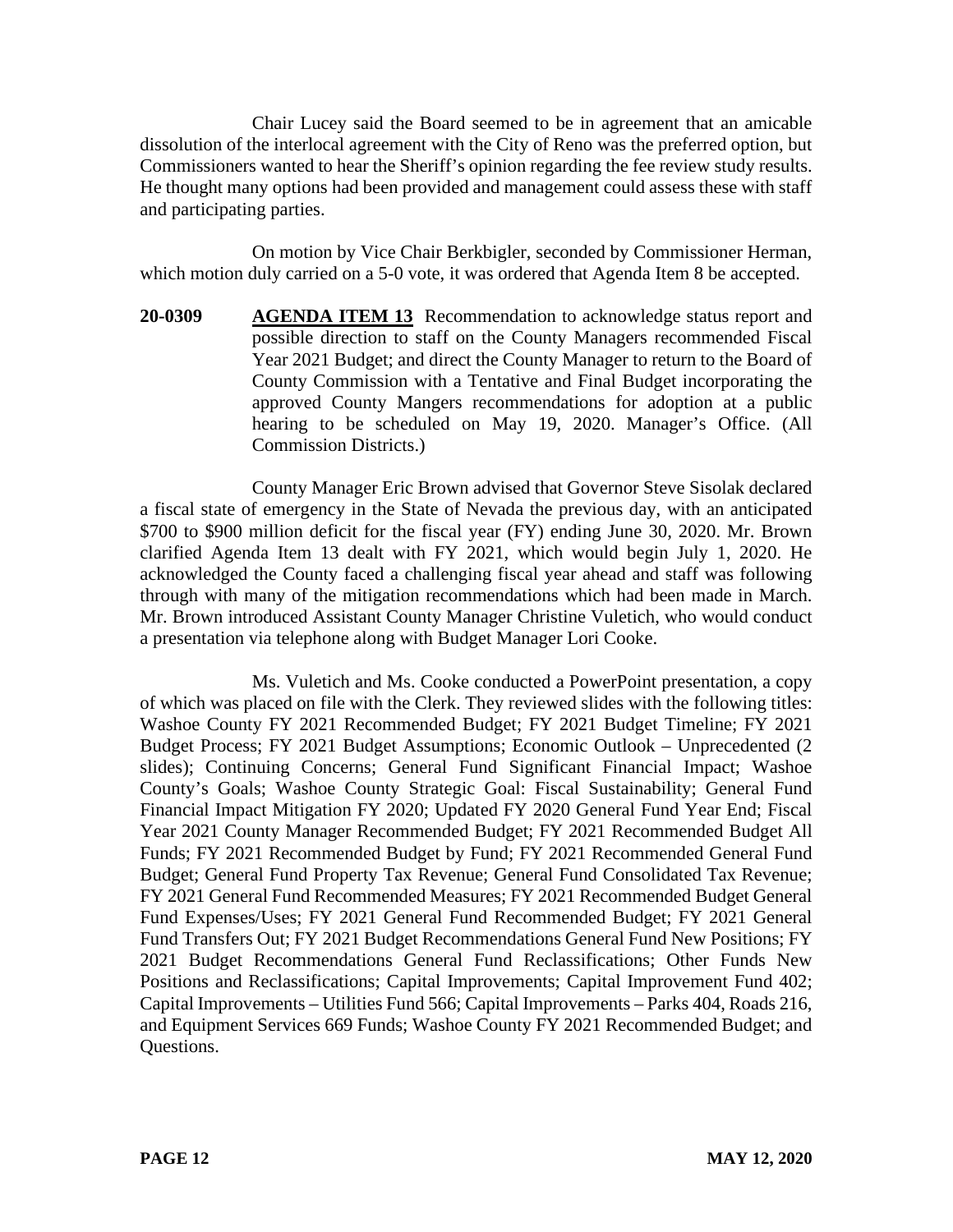Ms. Vuletich explained the economic impacts of the COVID-19 (C19) pandemic had changed many of the preliminary revenue assumptions in the tentative budget for FY 2021. She stated slide 4 provided an idea of the budget process staff was involved in. She discussed the unprecedented economic impacts of the pandemic and hoped new development, which had been robust prior to the pandemic and was now coming onto the tax rolls from the previous year, would continue to be a revenue source for the County. She noted early action had helped reduce expenditures, but a good portion of Washoe County's reserves were still needed to get through the short-term crisis. She cautioned that these reserves could not be spent down too much as they needed to last for several years and were required for cash flow.

Referring to slide 11, Ms. Vuletich stated the orange line could be thought of as expenditures and the blue line as revenues. She discussed the County's attempts to keep expenditures lower than revenues in order to build up reserves, but she cited the Great Recession, the flooding disasters of 2017, and the C19 pandemic as times when that was not possible. For FY 2021, staff projected a slight decrease in expenditures, but also a sharper decline in revenues, necessitating the continued use of reserves.

Commissioner Hartung asked whether the unemployment figures cited in the presentation were based on the actual number of individuals who filed claims for unemployment. Ms. Vuletich confirmed this and stated 33.5 million people nationally had filed for unemployment; in Nevada, the number of claims for jobs covered by unemployment insurance had resulted in a 19.9 percent unemployment rate. Commissioner Hartung cautioned the real number of individuals who had lost income due to the pandemic could be much higher, recalling he had not been eligible for unemployment when he was self-employed. He shared a story of another self-employed friend who had been impacted by the economic downturn but was not eligible to file an unemployment claim. Ms. Vuletich agreed the actual numbers were likely higher than 19.9 percent, but it was difficult to account for individuals who were not eligible to file.

Commissioner Hartung also asked whether the amount of C19 reimbursements Washoe County would be eligible to claim from the federal government had been calculated. Ms. Vuletich responded C19 expenditures were being tracked and the County was working with the Nevada Division of Emergency Management to apply for reimbursement; the application had not yet been completed, but the County could be reimbursed for up to 75 percent of those costs if they were determined to be eligible for reimbursement by the Federal Emergency Management Agency (FEMA). Commissioner Hartung asked whether the reimbursement funds would be paid to the State of Nevada and then distributed to individual counties. Ms. Vuletich stated the reimbursement application process went through the State, which would help the County work with FEMA. If the application for reimbursement was approved, Ms. Vuletich indicated, the funds would come directly to the County.

Commissioner Hartung wanted to know if any FEMA reimbursements for the 2017 flooding disasters had yet been received by the County. Ms. Vuletich answered Washoe County received approximately \$1 million of the \$7 million in expenses it had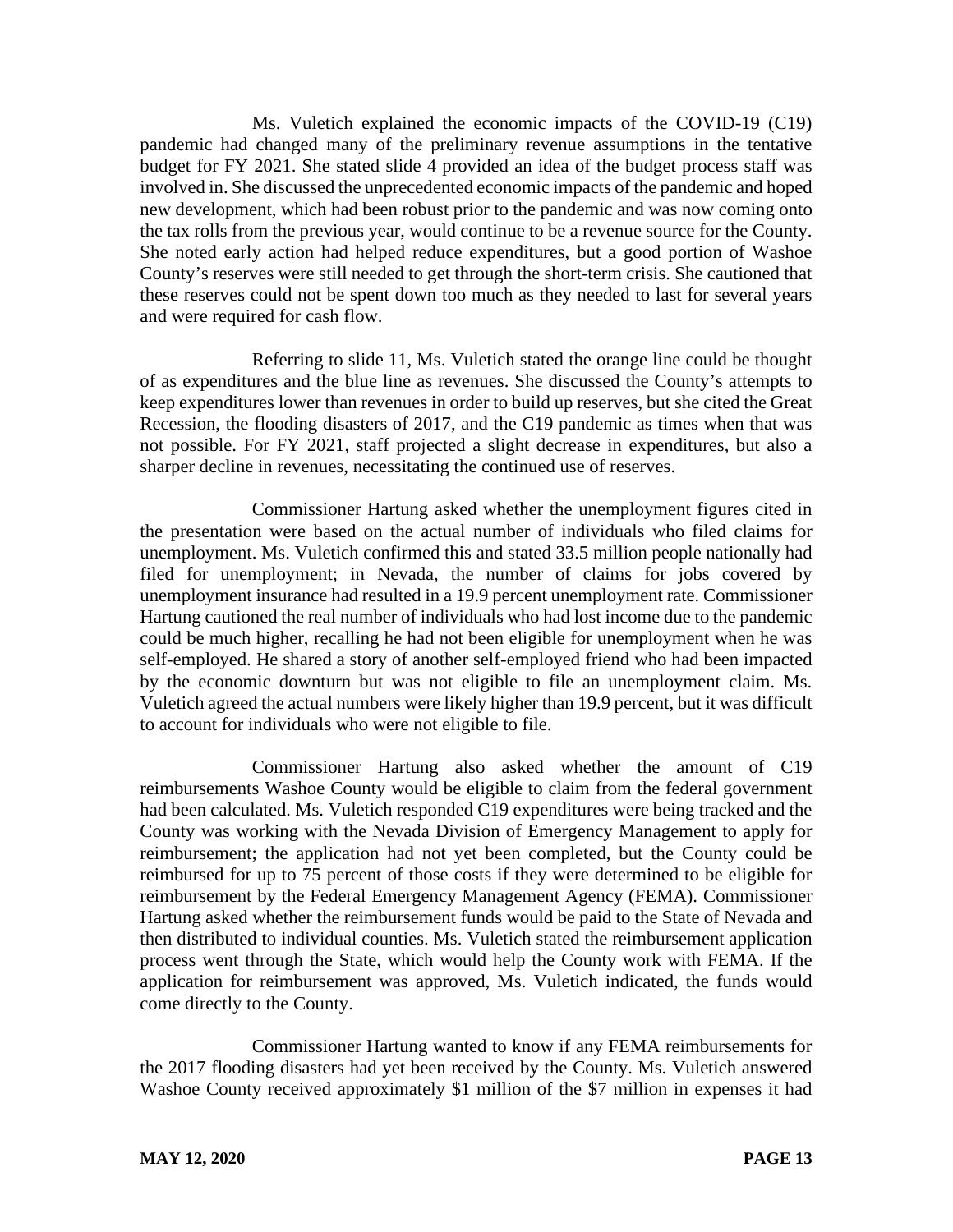claimed for reimbursement, and that \$1 million was part of the fund balance now being utilized in response to the C19 pandemic. She noted it was quite a long process, and Commissioner Hartung indicated disappointment it had taken so long to receive even a partial reimbursement from FEMA.

Commissioner Jung echoed Commissioner Hartung's comments and stated staff and the County Manager had done a great job keeping the Board informed. She said Washoe County had one contact, Congressman Mark Amodei, who had a relationship with the President of the United States, and she wanted to know what Congressman Amodei was doing to help Washoe County get reimbursed as soon as possible and to improve the efficiency with which FEMA reimbursements were paid. She expressed frustration with the lack of timely payment and indicated emergency response reimbursements needed to be paid much more quickly in order to help affected claimants remain operational. She suggested the funds belonged to the taxpayers, and federal income taxes should not be paid if reimbursements were not provided to disaster-affected municipalities in a reasonable amount of time. Commissioner Jung also wanted constituents and Commissioners to remember that, for every request for funding, something else would need to be cut in order to maintain a stable budget; not doing this would be a recipe for disaster.

Ms. Cooke explained the red Special Revenue Funds section of the pie chart on slide 16 included all special revenue funds combined, such as the Health District, Child Protective Services, and the Roads Fund. She explained that staff focused a lot on the general fund budget because it was the largest operating fund. She noted C-tax revenue impacts also directly affected the general fund. Some special revenue funds, such as Child Protective Services and the indigent fund, received an ad valorem rate. She briefly expanded on the anticipated reduction in the C-tax portion of the budget due to C19.

Ms. Cooke stated staff updated the property tax revenue chart on slide 18 every year. She pointed out the steep decline during the Great Recession and the moderate increase based on abatement tax caps. She said the purple lines represented the property tax abatement based on assessed valuations that were not paid by taxpayers. She noted the blue lines represented what was received by the County for property taxes. She stated next year's tax cap limits were at 3 percent for residential and 5 percent for non-residential, resulting in a blended rate of approximately 4 percent. New construction was expected to increase and would be about 3 percent the following year.

Ms. Cooke recalled Ms. Vuletich's comment about a possible decline in construction or assessed valuations. Ms. Cooke said reduced valuations could be good for first-time homebuyers and would result in reduced property tax bills. She also said almost \$31 million in property tax had been abated since 2006, and abatements impacted all funds that received property taxes. The outlook of impacts for FY21 and FY22 was still uncertain.

Ms. Cooke said staff anticipated seeing the greatest impact in sales and use taxes; she explained the County had been doing pretty well in FY20 prior to the C19 pandemic, with a 9.6 percent increase in C-tax distributions over FY19, but this had since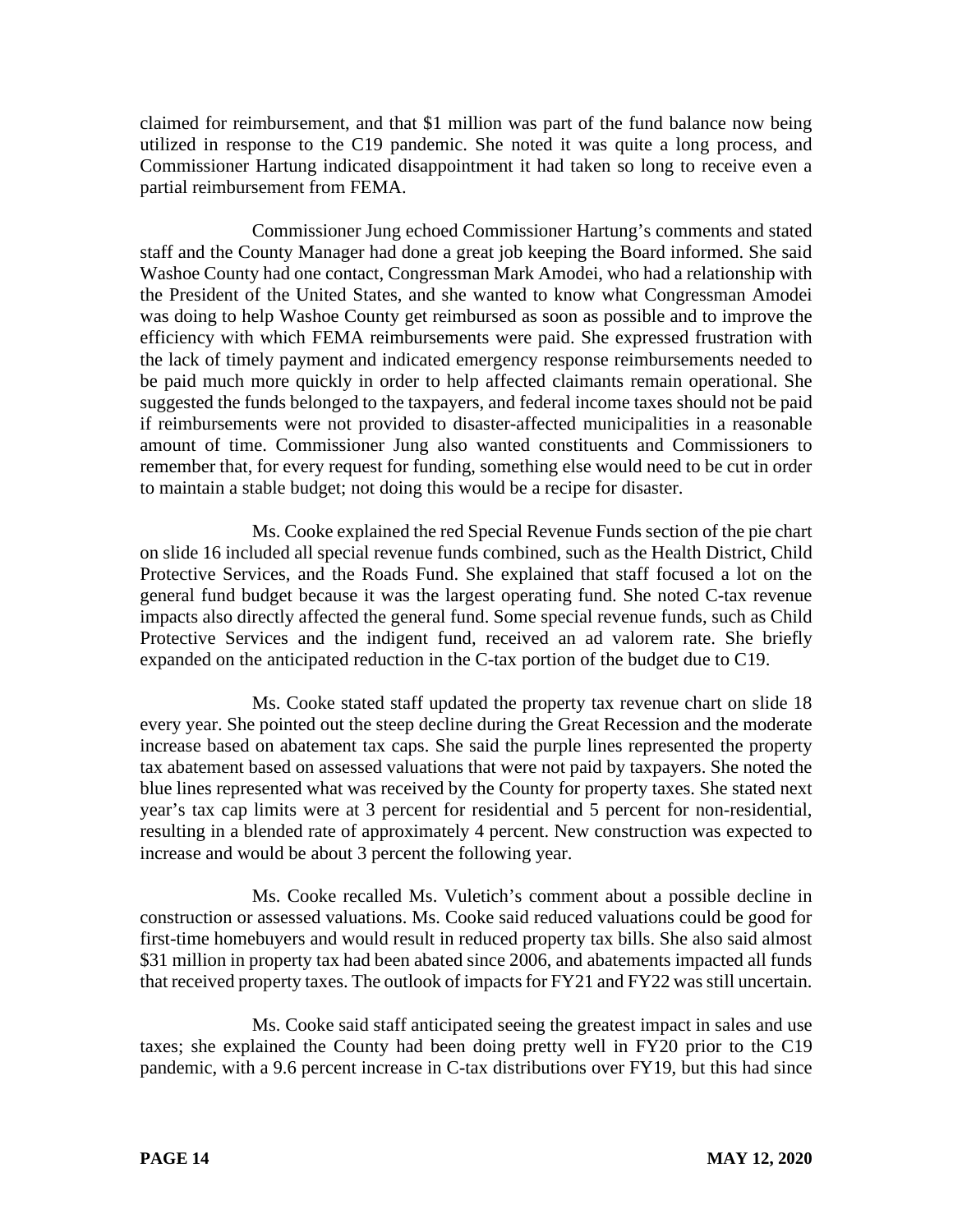changed to negative 8.5 percent, and the forecast for FY21 was negative 29.9 percent. She noted most entities or economists were using FY19 as a basis year.

Ms. Cooke said the FY 2021 General Fund Recommended Measures slide reflected steps being taken to get the County through June 30, 2020; these were included in the recommended budget. She noted some measures could be carried forward into future years and some could not. Staff did not know whether there would be another costly surge in C19 cases or permanent changes in consumer spending habits. The figures for March would be available after Memorial Day. She advised that the recommended budget did not include the additional mitigation measures listed on the left side of the slide, which might be needed if the economic situation worsened.

Ms. Cooke said slide 22 was a different way to look at the numbers. She reviewed the information and noted staff had accounted for fines and forfeitures, or a reduction of revenue, to account for the possibility of delinquent or unpaid property taxes. She noted the unrestricted ending fund balance of \$48 million, or 13.6 percent, would still be within the Board's policy level of 10 to 17 percent, and it would provide approximately 49 days of operating capital.

Ms. Cooke reviewed the new positions requested in the general fund for FY21, the need supporting each request, and how staff planned to shift costs, offset costs with revenue, or abolish certain positions to free up funds for others. She noted that, prior to C19, there were 49.88 full-time equivalent (FTE) positions requested for the fiscal year, and there were now 10.36 FTE positions recommended in the budget with a net zero impact. She detailed new positions and reclassifications recommended for other funds, stating 3.26 of the requested 28.12 FTEs were being recommended. Recommendations included adding clinical and epidemiology support positions for the Health District and the abolishment of a Deputy Director position in the Truckee River Flood Management Authority. She discussed the recommended reclassification of nine existing positions, including positions in Public Works and Community Services which were partially funded by utilities.

Ms. Cooke reviewed capital improvement project recommendations which had been reprioritized for FY21 after C19. She highlighted the prioritization of health, safety, and emergency management projects. She said parks, roads, and equipment services funds included carry-over to finish projects that had already begun.

There was no response to the call for public comment.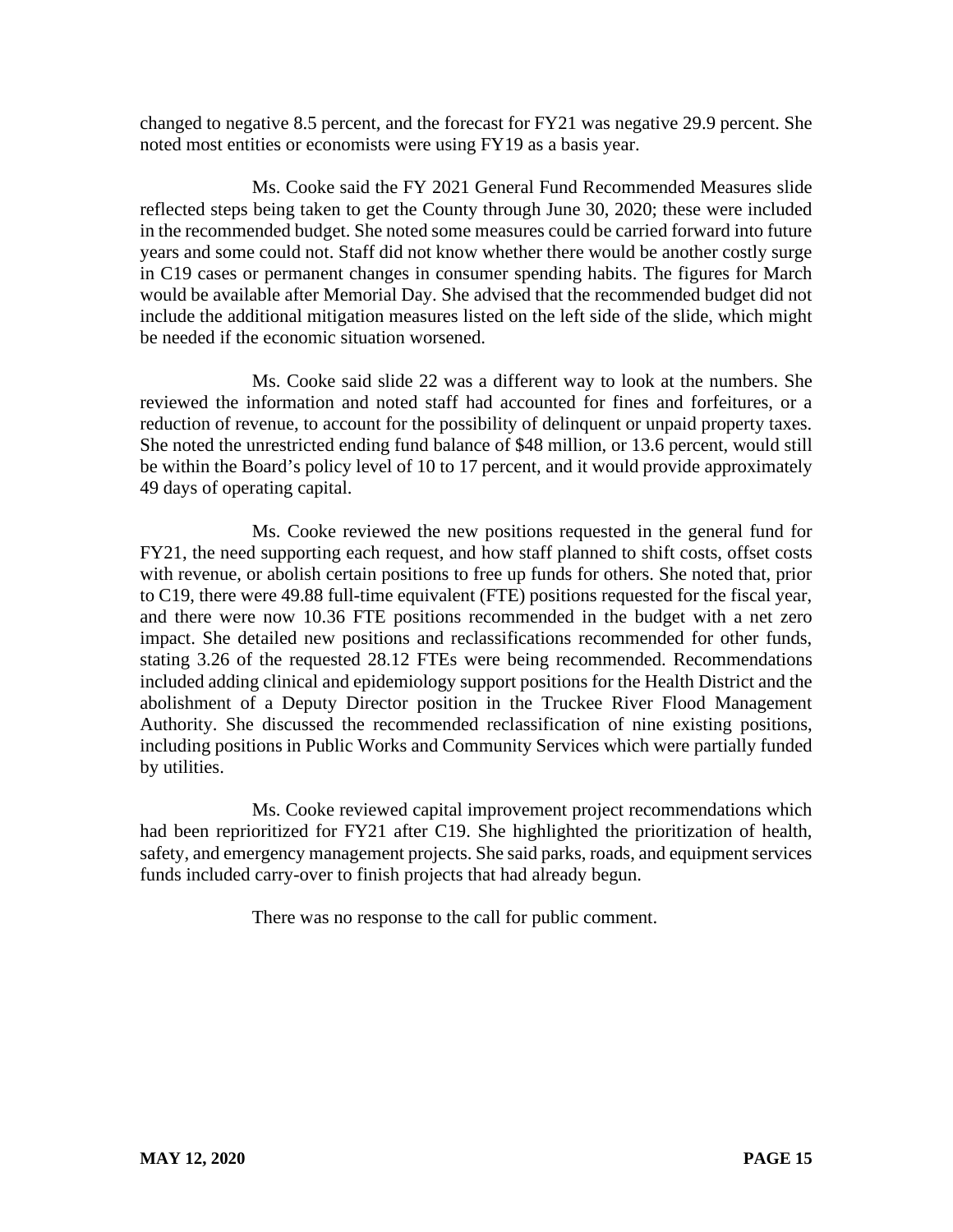**20-0310 AGENDA ITEM 17** Public Hearing: Appeal of the denial, by the Washoe County Planning Commission, of Tentative Subdivision Map Case Number WTM19-001 (Pleasant Valley Estates) which sought approval of a 58-lot single-family residential, common-open-space tentative subdivision map, with lots ranging in size from 12,507 to 74,591 square feet. The subject site includes slopes greater than 15% on 20% or more of the site and is subject to Hillside Development standards. The maximum allowable number of dwelling units on the site is 58.

> In this appeal, the applicant now seeks reversal of the Planning Commission's denial as well as certain modifications of the map submitted below, including but not limited to, reducing the number of lots from 58 to 45, reducing the minimum lot size from 12,507 square feet to 12,000 square feet, and increasing the maximum lot size from 74,591 to 196,020.

> The applicant is Pleasant Valley Estates, LLC. The proposed project is located between the eastern terminus of Chance Lane and the southern terminus of Rocky Vista Road. The Assessor's parcel numbers of the subject properties are: 017-410-39, 017-410-38 and 017-200-30, the parcels are  $\pm$ 19.67,  $\pm$ 19.67 and  $\pm$ 2.0 acres in size. The master plan categories are Suburban Residential (SR) and Rural Residential (RR), the regulatory zones are Medium Density Suburban (MDS), Low Density Suburban (LDS) and Medium Density Rural (MDR). The proposed project is located within both the Southeast Truckee Meadows and South Valleys planning areas and within the boundaries of the South Truckee Meadows/Washoe Valley Citizen Advisory Board. This project may be authorized under Washoe County Development Code Article 608, Tentative Subdivision Maps and article 424, Hillside Development.

The Board of County Commissioners may take action to:

1) Remand the item back to the Washoe County Planning Commission with instructions given during the hearing on the appeal;

2) Affirm the decision of the Washoe County Planning Commission and deny the appeal based on the deliberations during the hearing on the appeal; 3) Reverse the decision of the Washoe County Planning Commission and approve the subdivision with conditions based on the deliberations during the hearing on the appeal; or

4) Modify the decision of the Washoe County Planning Commission and approve the subdivision with conditions and with the modifications based on the deliberations during the hearing on the appeal. Community Services. (Commission District 2.)

Chair Lucey explained Senior Planner Roger Pelham would provide staff's presentation via Zoom. After this, the appellant's representative, Mr. John Krmpotic, also attending via Zoom, would be allowed to present.

Mr. Pelham displayed an aerial photograph depicting the proposed project's location and explained why the appeal was somewhat unusual. He reviewed the plans outlined in the applicant's original request, which had been modified since being denied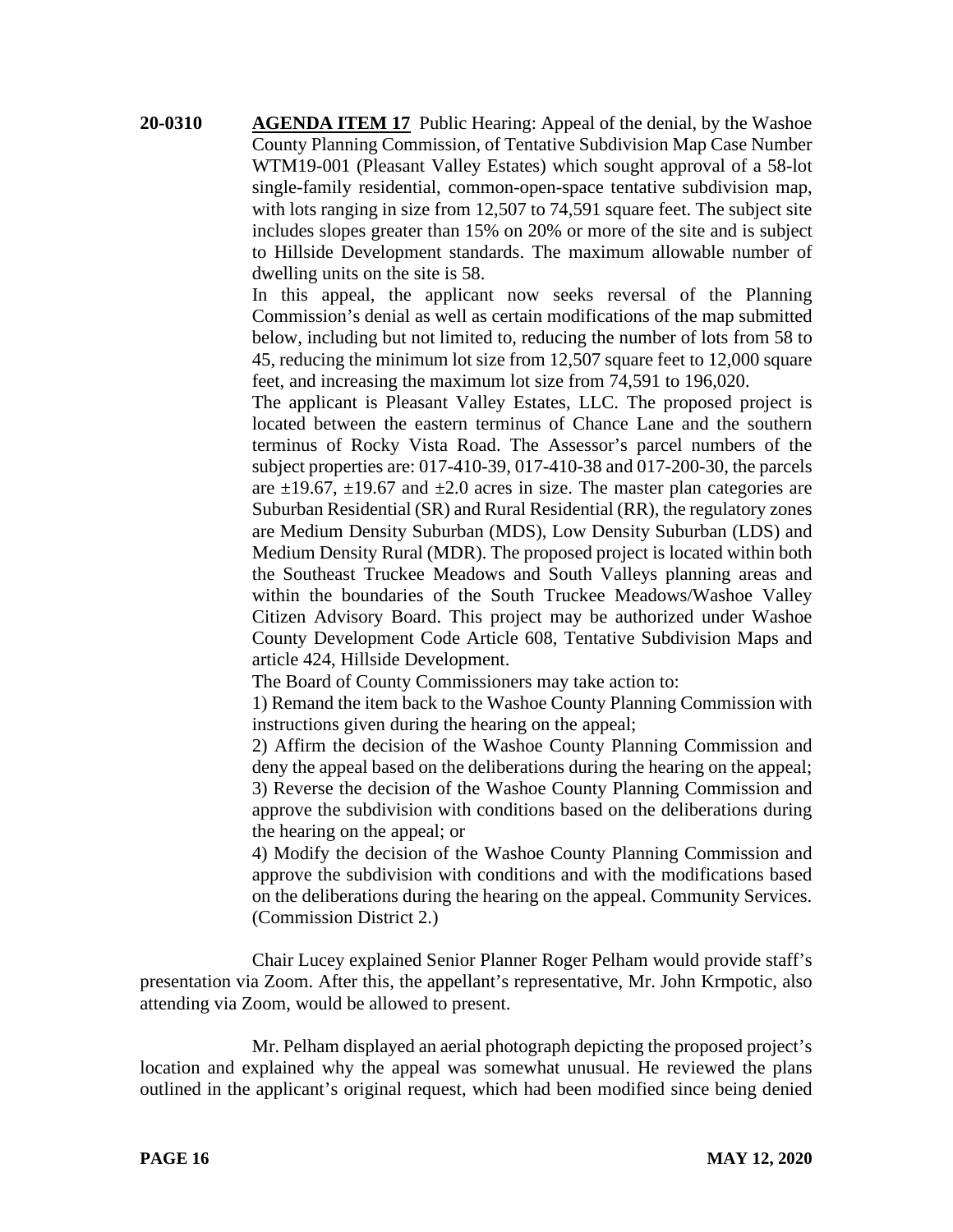by the Planning Commission (PC). He discussed the developer's reduction of the number of proposed lots, residential and emergency access challenges in the area, the grading required, which was in excess of major grading permit thresholds, and modifications made to the proposed street design and slope. He also briefly reviewed issues raised by the South Truckee Meadows/Washoe Valley Citizen Advisory Board in their recommendation to deny the proposed project, including concerns that the bridge on Rhodes Road would not be able to support emergency vehicles. Mr. Pelham stated staff had contacted the Truckee Meadows Fire Protection District (TMFPD) regarding these concerns and the TMFPD agreed the bridge was not currently acceptable for emergency equipment access. If emergency vehicles were required to take an alternate route, response times would exceed the area's normal standard of 10 minutes. Subsequently, the TMFPD recommended every home be equipped with a residential fire sprinkler system if the subdivision was approved. Additional conditions of approval had also been recommended by other Washoe County reviewing agencies, including the Planning and Building Division and the Health District/Emergency Medical Services.

Mr. Pelham said there were findings required for approval of the tentative subdivision map. He advised that each finding and an explanation of staff's position on each were included in the staff report, and he noted the PC had not been able to make those findings. He reviewed the options for possible action available to the Board. He added there had been a number of criticisms brought forward by the public and the PC, primarily concerning the character of the subdivision in relationship to the existing development pattern around it and issues regarding access.

Commissioner Hartung inquired whether the underlying zoning on the parcel was low density suburban. Mr. Pelham confirmed this and added that the zoning was mixed, also consisting of high density rural and general rural. Commissioner Hartung asked whether equestrian uses were allowed. Mr. Pelham responded equestrian uses were based upon the size of the parcel rather than the zoning, and any parcel greater than onehalf acre could have livestock such as horses. Commissioner Hartung said this concerned him as he knew there was a lot of equestrian use in that area.

Commissioner Hartung noted the unusual nature of the request and wanted to know why the decision had come before the Board of County Commissioners rather than being remanded back to the PC after changes to the project were made. He clarified he was not asking Mr. Pelham to speak for the applicant directly. Mr. Pelham indicated it might be best if the applicant's representative answered the question, adding the applicant had expressed a preference to bring the issue to the Board rather than taking an amendment back to the PC. Commissioner Hartung asked Assistant District Attorney David Watts-Vial if the project would need to go back before the PC if the Board approved it. Mr. Watts-Vial said the Board of County Commissioners had the ability to proceed or not, or could even push the decision back down to the PC. Commissioner Hartung asked how long it would be before the applicant would be allowed to bring the project back to the PC if the Board denied it. Mr. Watts-Vial advised that the Board could choose to deny the project without prejudice and the applicant could then take it back to the PC for review, or deny the project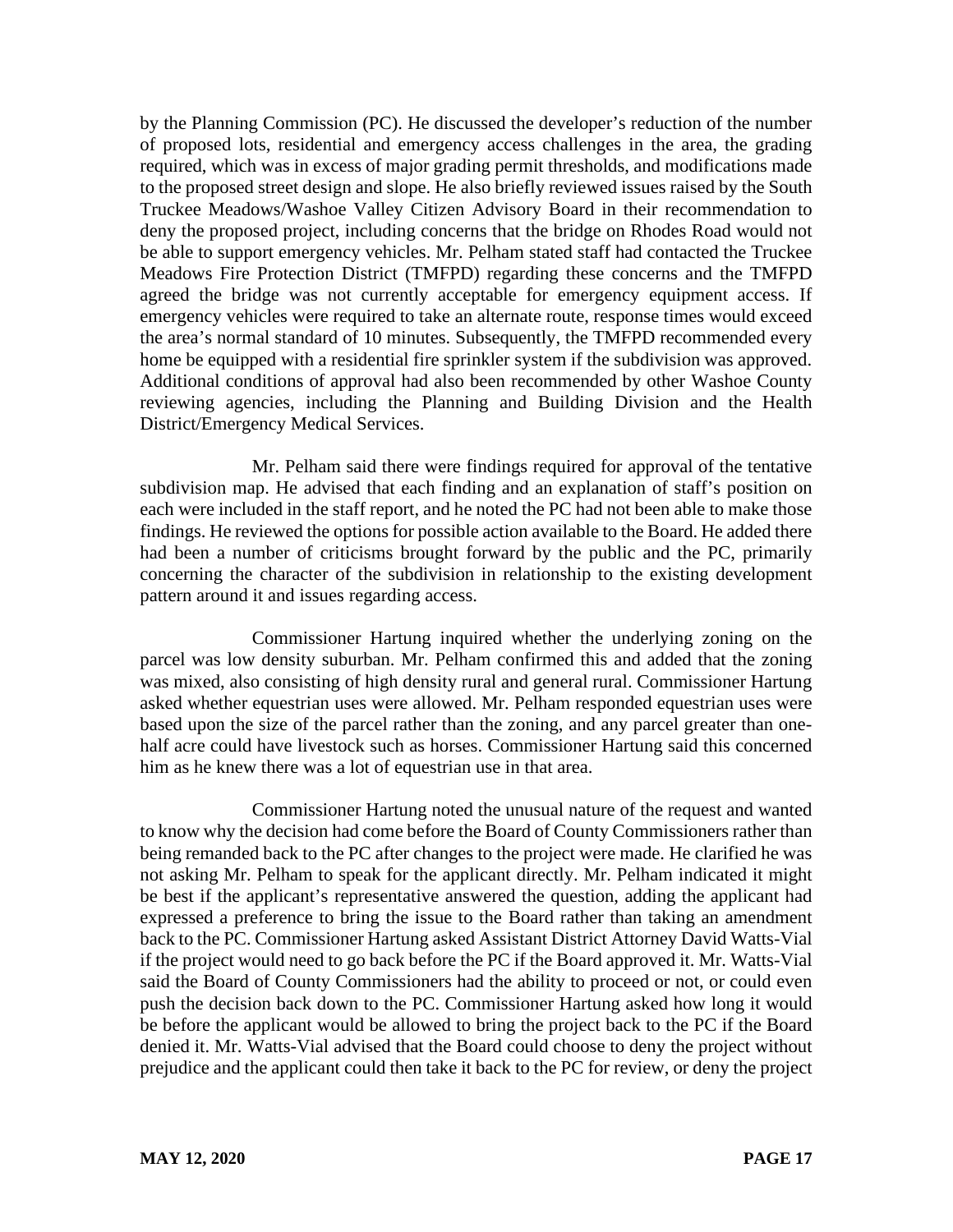with prejudice, which would result in the applicant having to wait one year before bringing it back for any approval.

Mr. Krmpotic, representative for the applicant Pleasant Valley Estates, LLC, conducted a PowerPoint presentation, a copy of which was placed on file with the Clerk. He reviewed slides with the following titles: Pleasant Valley Estates (WTM19-001) Tentative Subdivision Map; Circulation & Fire Access Routes; an untitled slide with an aerial photo depicting the subject property's location and zoning; Lot Size Fit to Zoning; and New Access Easements Created by PVE Project.

Mr. Krmpotic introduced himself and said Civil Engineer Jason Gilles was also available to answer any technical questions. Mr. Krmpotic asked whether he would be given rebuttal time in addition to the 10 minutes allowed for his presentation; Chair Lucey confirmed he would. Mr. Krmpotic discussed slide 1, acknowledging previous public comments regarding fire access and evacuation. He said that, if approved, the subdivision would establish new easements north of Rocky Vista Road and at Secret Pass Road and Star Pointe Drive, which would enhance public circulation for anyone needing to exit the area.

Mr. Krmpotic recalled Commissioner Hartung's question regarding zoning and displayed an aerial photo depicting the different zones within and surrounding the subject property. He explained he had recommended the developer reduce the number of proposed lots in the subdivision from 58 to 45 without clustering to conform with zoning requirements in order to make the project more cohesive with surrounding properties. He described the proposed new access easements, reiterating these would benefit the project and enhance circulation and evacuation capabilities for the surrounding community. He said the developer also addressed issues with the character of the proposed development before requesting permission to bring the appeal directly to the Board of County Commissioners rather than returning to the PC.

Mr. Krmpotic stated the proposal was now entirely compliant, with a new, softer redesign and other changes to conform with the development code and the surrounding community. He said the applicant was willing to be part of the solution regarding the deficiencies of the existing bridge, suggesting the developer would support a special assessment if one was needed in the District to fund bridge improvements. He added the developer would accept whatever conditions of approval were required, such as installing fire sprinklers in the homes. He explained actual construction on these higherend homes, if approved, would be approximately a year and a half to two years away, but in the meantime the applicant would be accountable to the rules and processes set forth by the County. He hoped he would be able to earn the Board's support on the project.

The Chair opened the public hearing by calling on anyone wishing to speak regarding the proposed development. He stated he received 56 public comments submitted via email regarding Agenda Item 17, with all but one opposing the development; copies of these emails would be placed on file with the Clerk. The Chair also indicated public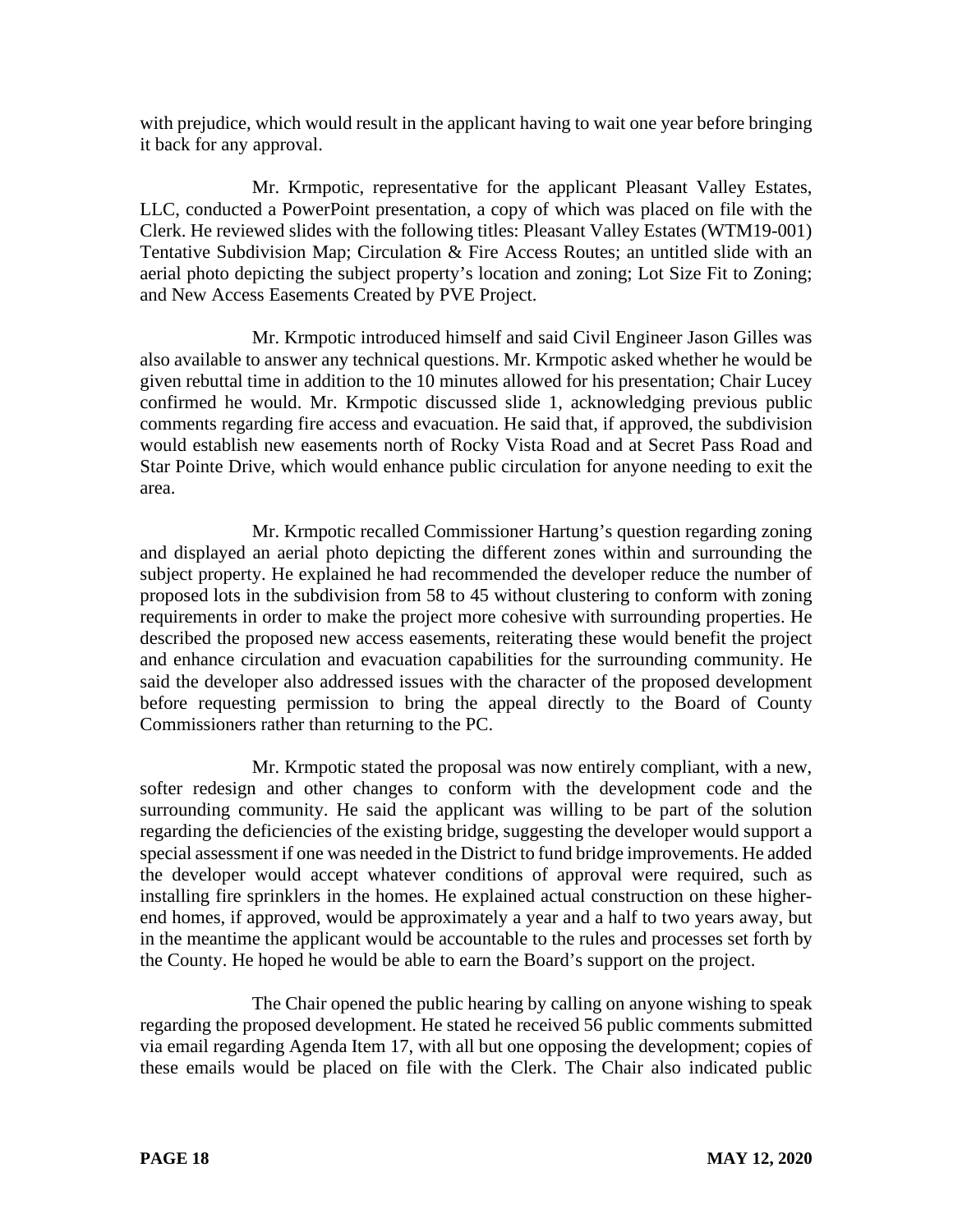comments had been submitted via email directly to the Clerk, via voicemail, and there were also citizens waiting to comment via Zoom.

Chief Deputy County Clerk Jan Galassini stated a copy of the reference document from the Fire Department was provided to the Commissioners and would be placed on file with the Clerk.

A voicemail from Ms. Karen Logan was played where she stated she lived on Willomonte Road off Rhodes Road. She described the area as very rural, with frequent equestrian, pedestrian, and bicyclist traffic on Rhodes Road. She opined approval of the development would change the entire atmosphere of the neighborhood. She wanted to know why the property could not be accessed from Toll Road, and she expressed concern the meeting was not held at a time when all residents could attend.

A voicemail from Mr. Roger Dauffenbach was played in which he identified himself as a resident of Willomonte Road and stated he was completely opposed to the proposed development. He described the roads in the area and opined they were already unsafe for the speeds at which some individuals drove on them. He expressed concern regarding significant traffic impacts if many more homes were built and stated the bridge would not be sufficient to handle the traffic, even if improvements were made. He felt increased traffic, especially in the Chance Lane area, would create a terrible situation, and he urged the Board to deny the appeal.

A voicemail from Ms. Amy Haskell of Rocky Vista Road was played. Ms. Haskell said she moved to the neighborhood two years prior and had chosen it due to its distance from other developments. She described feeling devastated when she received the notice indicating a developer wanted to build near her property. She did not feel the proposed development and the many homes, cars, people, and streetlights it would bring fit the character of the area, nor could the roads handle the increased traffic. She concluded massive houses should be built elsewhere and asked the Board not to support the appeal.

Ms. Peta Ross of Paddock Lane provided public comment via Zoom. She alleged the developer had repeatedly attempted to gain approval on the project without fully involving and informing the residents of the surrounding community. She indicated the developer's request to bring the appeal before the Board of County Commissioners, rather than returning to the PC, was simply another attempt to surreptitiously gain approval since the public was currently unable to attend Board meetings in person due to COVID-19 concerns. She described problems in the Chance Road area, including limited emergency access and flooding issues, which she felt would be exacerbated by the proposed development. She requested the Board deny the appeal with prejudice.

Via the Zoom app, Ms. Elizabeth Schuler stated she lived on Rhodes Road and said she was speaking for herself and neighbors who were not comfortable with Zoom to ask the Board to deny the appeal with prejudice. She described existing flood issues in the area which necessitated the use of sandbags and tractors to protect homes when rain was anticipated. She believed this would only worsen if the development proceeded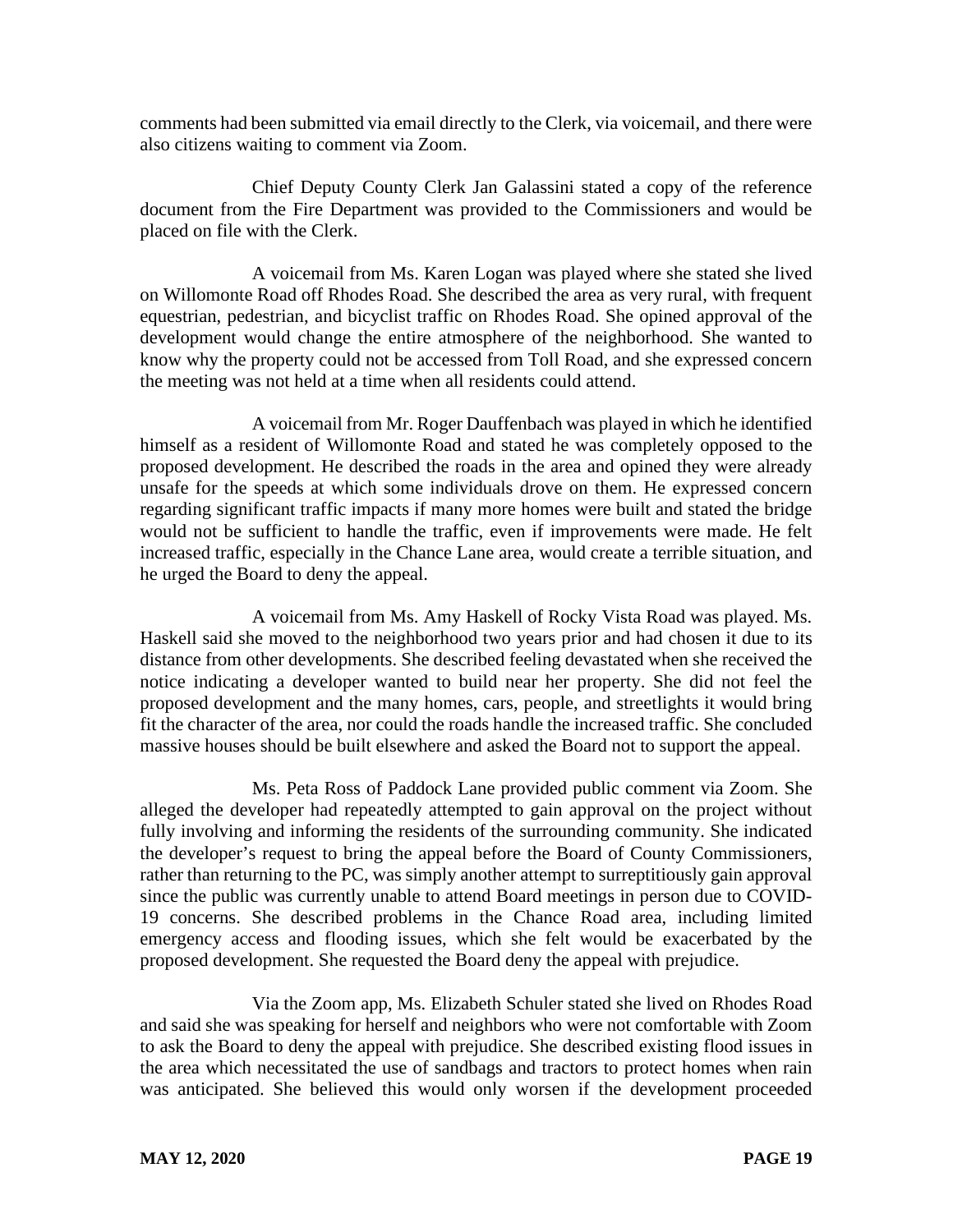because neighbors in Steamboat Valley were not taken into account. She said residents liked the rural and transitional area the way it was and she opined the development was fraught with issues and should be built in the Toll Road area as originally proposed. She requested the Board deny the appeal with prejudice.

Mr. Curtis Coulter provided public comment via Zoom. He stated he was a resident of Rhodes Road, the primary route to the proposed development. He described the road as rural, lacking streetlights and sidewalks, and residents liked it the way it was. He recalled that residents of Toll Road, an area where the appellant had recently built other homes, had complained to the Board regarding the developer's broken promises and lack of follow-through. He echoed concerns regarding increased traffic and the project's density being inconsistent with the surrounding properties despite the proposed feathering. He stated residents were not opposed to all development, only development that was bad and inconsistent. He expressed frustration that community members had repeatedly provided this same feedback at Citizen Advisory Board (CAB) and County Commission meetings, yet the developer continued to push for approval. Mr. Coulter requested the Board deny the appeal with prejudice, saying residents would appreciate a break from having to fight the proposed development almost perennially.

Via the Zoom app, Mr. Cliff Low stated he lived in Washoe Valley and expressed opposition to the proposed development. He encouraged the Board to uphold the findings of the PC and the opinions of the CAB, boards whose members were appointed by the Commissioners, by denying the appeal. He felt the issues brought up by the CAB had not all been addressed in the proposed amendments and the development would change the character of the neighborhood, even with the reduction in the number of homes. He believed the Board had a fairly consistent record of overruling decisions of the PC in favor of developers, but he asked them not to do so in this instance. He stated former Commissioner Bob Rusk gave him permission to convey to the Board that Mr. Rusk reviewed the proposal and did not feel the situation warranted overruling the findings of the PC. Mr. Low opined the Board should deny the appeal and stand by the citizens of Washoe County.

Chair Lucey listed the individuals who had emailed public comments directly to the County Clerk in opposition to the proposed development: Ms. Marilyn Naylor, Mr. William Naylor, Ms. Sharol Erickson, Ms. Deborah Ribnick, Bill and Linda Bauer, Ms. Sonja Cuffe, Mr. Aaron Deutsch, Patrick and Lisa O'Sullivan, Ms. Delia Greenhalgh, Mr. Donald Waite, Ms. Colleen Morissette, Mr. John Rhodes, Ms. Ginger Pierce, and Ms. Stephanie Larsen. The Chair remarked these emails would be placed on the record.

Mr. Jeff Cuffe, via Zoom, expressed concern residents would not have an opportunity to respond to new information which had been presented. He wanted to know why the appellant did not return to the PC for approval if the project had indeed been modified and met all required conditions. He felt some concerns had been glossed over or not fully addressed, such as issues regarding access on Chance Road and the 12 percent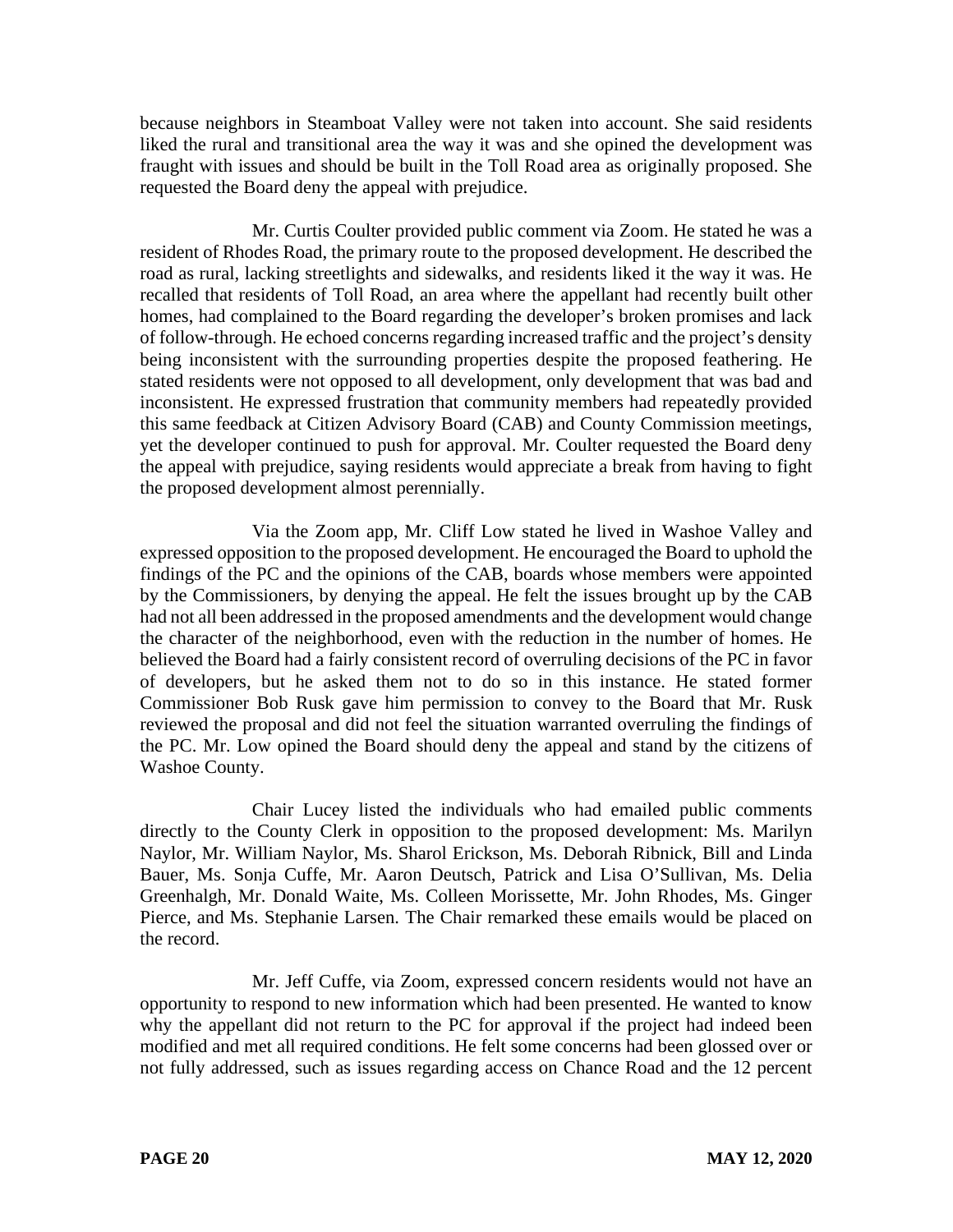slope. He expressed doubt that all of the concerns of the PC or the comments of the CAB had been mitigated.

Chair Lucey expressed empathy for individuals who felt challenged by the changes in the way the Commission addressed issues during the C19 pandemic. He assured those watching on television or joining via Zoom that all Commissioners had been briefed by staff on this item, specifically regarding the issues and changes which had been made to the proposed development.

Chair Lucey discussed multiple concerns regarding the appeal. He advocated for smart development which was affordable, close to services, had appropriate access, and supported continued growth in Washoe County; he did not feel the proposal in question was smart development. He indicated that, as a higher-end development, it would not address the community's need for affordable housing. He also felt the appellant had failed to adequately address the issues regarding access and slope, and he said the reduction in planned units from 58 to 45 was insubstantive. He pointed out the proposed development had originally been planned in the Toll Road area, but had been moved to Rhodes Road, a two-lane country road which would require significant improvement to accommodate additional homes. He expressed concern regarding the area's history of flooding and believed grading on the hillside would put homes in the valley at increased flood risk. Chair Lucey indicated he was not comfortable moving forward with a project that could have unforeseen consequences and would place the onus on Washoe County to address them. He expressed concern that such issues could be financially catastrophic for the County, especially during a recession.

Commissioner Hartung agreed, indicating he was also concerned about the possible unintended consequences of these types of developments. He indicated the changes did not fully address concerns with the project and he expressed disappointment that the appellant chose to bring the request to the Board rather than returning to the PC. Commissioner Hartung proposed a motion to deny the appeal with prejudice.

Chair Lucey invited Mr. Krmpotic to provide a rebuttal. Mr. Krmpotic stated he was not currently with Dr. Harry Fry, the developer and appellant, who made the decisions regarding the project. Mr. Krmpotic indicated he could only request that the Board allow an opportunity for the appellant to make further changes and return to the PC for approval.

Chair Lucey said the Board had asked many times for the developer to work with the community and come back with viable projects and substantive changes that would receive public approval. He opined this had never been addressed, and the project was instead repeatedly appealed looking for a different answer. The Chair said that, although he could appreciate Mr. Krmpotic's request, he supported denying the appeal with prejudice.

On motion by Commissioner Hartung, seconded by Chair Lucey, which motion duly carried on a 5-0 vote, it was ordered that the appeal be denied with prejudice.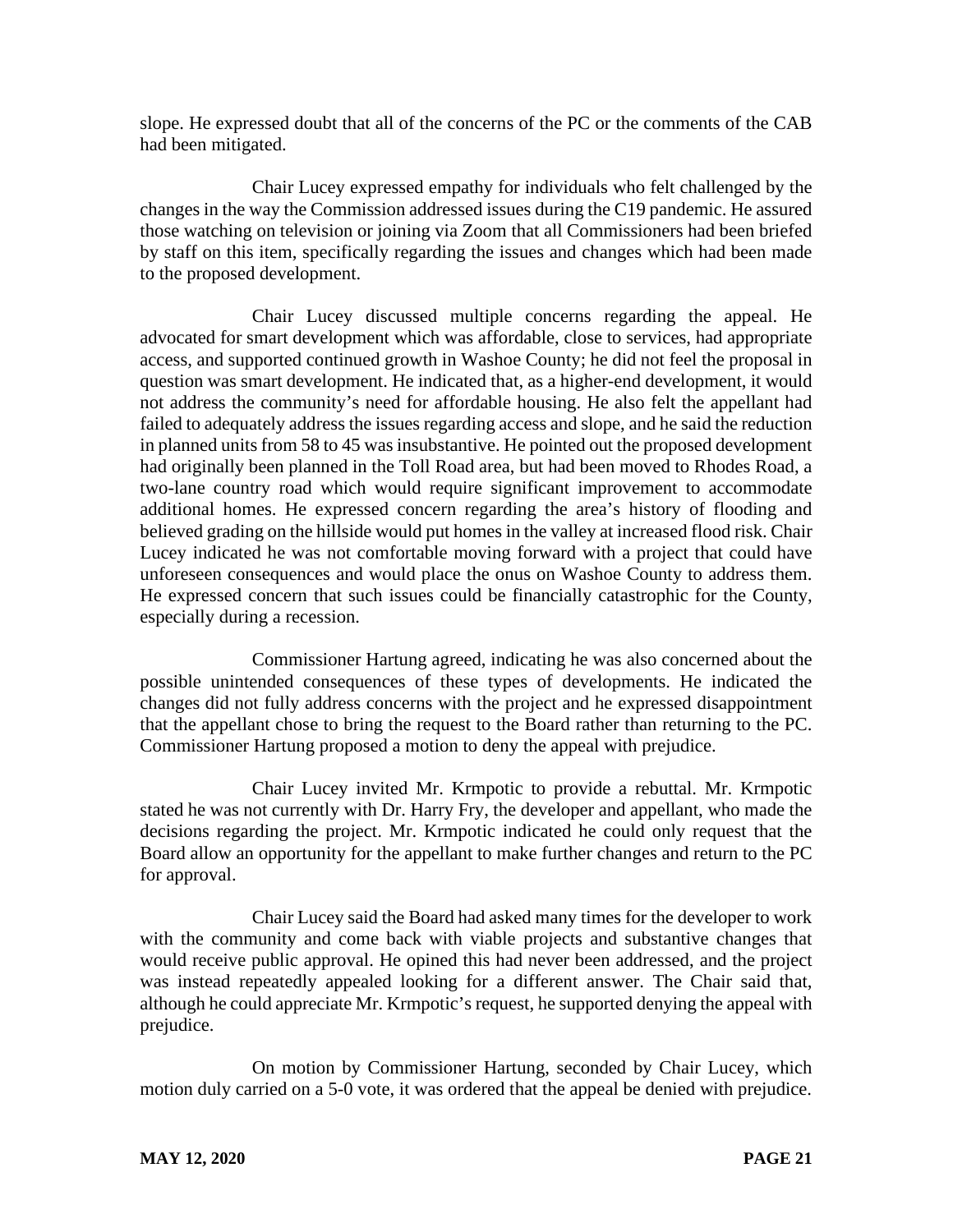**20-0311 AGENDA ITEM 14** Second reading and adoption of an Ordinance amending the Washoe County Code by repealing Chapter 60 in its entirety, and by enacting a new chapter 60 concerning fire, buildings, and wildlands, containing provisions of the 2018 international fire and wildland-urban interface codes, with modifications, and violations, and providing other matters necessarily connected therewith and pertaining thereto with an effective date of June 1, 2020. (All Commission Districts.)

The Chair opened the public hearing by calling on anyone wishing to speak for or against adoption of said ordinance. There being no response, the hearing was closed.

On motion by Commissioner Berkbigler, seconded by Commissioner Jung, which motion duly carried on a 5-0 vote, it was ordered that Ordinance No. 1650, Bill No. 1838, be adopted, approved, and published in accordance with NRS 244.100.

**20-0312 AGENDA ITEM 15** Recommendation to hold an introduction and first reading of an ordinance amending Ordinance No. 1535, revising the Washoe County requirements and schedule of rates and charges for reclaimed water service within Washoe County by temporarily reducing reclaim water use rates by 50 percent for the 2020 irrigation season with retroactive effect; by adding a provision to temporarily reduce future reclaim water use rates by Resolution of the Board of County Commissioners; by changing the physical address of the County's operating office, and other matters properly relating thereto; and set the second reading and adoption for May 26, 2020. Community Services. (All Commission Districts.)

The Chair opened the public hearing by calling on anyone wishing to speak for or against adoption of said ordinance. There being no response, the hearing was closed.

Jan Galassini, Chief Deputy County Clerk, read the title for Bill No. 1839.

Bill No. 1839 was introduced by Commissioner Berkbigler, and legal notice for final action of adoption was directed.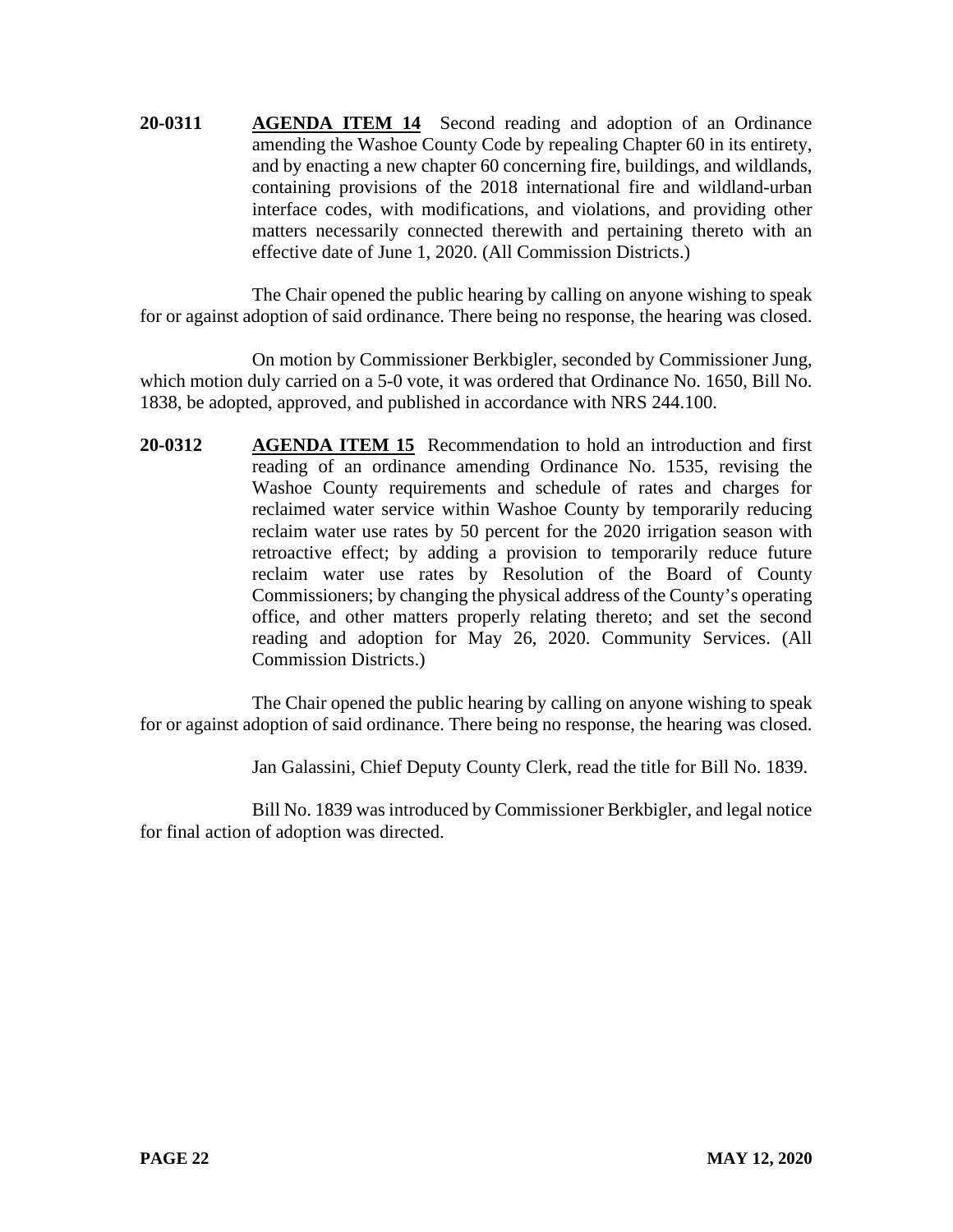**20-0313 AGENDA ITEM 16** Public Hearing and possible action to hold the first reading of an ordinance: (1) amending Ordinance No. 1000 in order to change the boundaries of District No. 24 (Groundwater Remediation); (2) providing for a notice of a public hearing and other matters relating thereto; and (3) setting the public hearing for the second reading and possible adoption on June 16, 2020; AND, Hold the first reading of an ordinance: (1) imposing a fee on the parcels of land in Washoe County, Nevada District No. 24 (Groundwater Remediation) to pay the costs of developing and carrying out a plan for remediation; (2) providing for a notice of a public hearing and other matters relating thereto; and (3) setting the public hearing for the second reading and possible adoption on June 16, 2020. Community Services. (All Commission Districts.)

The Chair opened the public hearing by calling on anyone wishing to speak for or against adoption of said ordinances. There being no response, the hearing was closed.

Jan Galassini, Chief Deputy County Clerk, read the titles for Bill Nos. 1840 and 1841.

Bill Nos. 1840 and 1841 were introduced by Commissioner Berkbigler, and legal notice for final action of adoption was directed.

## **20-0314 AGENDA ITEM 18** Public Comment.

There was no response to the call for public comment.

## **20-0315 AGENDA ITEM 19** Announcements/Reports.

County Manager Eric Brown clarified that Aaron's Furniture had donated 340 mattresses to the Our Place campus, not 40. He apologized for any confusion. He stated he would schedule an item to update Commissioner Berkbigler on the status of the Wildcreek Golf Course. He noted the County was looking for a new operator for the course who would be a good steward of the public's assets.

Commissioner Jung thanked Aaron's Furniture and indicated that would be the first place she called when her home office was ready for furnishings. She knew many people were working from home with their spouses and families, and she felt it was important to have a functional and separate workspace. She noted Aaron's was locally owned and operated. She then asked that presenters be reminded of the need to work out any technological issues with remote presentations ahead of time. Addressing Washoe County's more than 2,000 full time equivalent staff members, Commissioner Jung emphasized the Board would do everything it could to maintain employees' socioeconomic status and ability to pay their bills. She indicated implementation of a general services tax would not be out of the question if one was needed to maintain the County's staff.